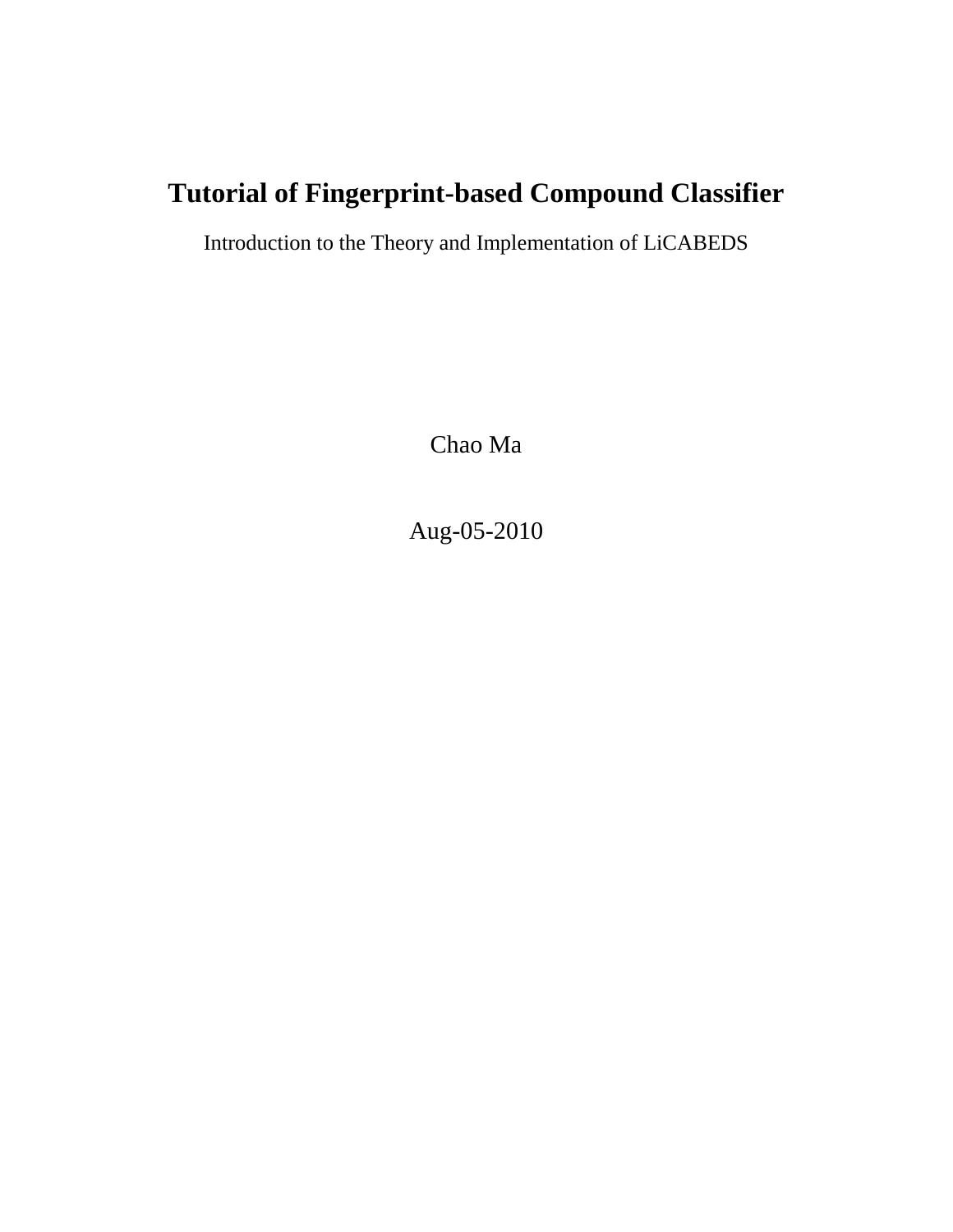## **Introduction**

Ligand property prediction has become an essential component in modern computeraided drug design. Many "lead" candidate compounds are denied at later phases of clinic trials due to the lack of certain physiochemical or pharmacological properties. Thus, besides virtual screening, it is significantly beneficial to consider ligand properties in the early stage of a drug discovery project. Quantitative structure-property relationship (QSPR) is a popular approach to predict ligand property and refine compound structure in order to get better pharmacological profile. In QSPR, ligand property is correlated to certain key fragments or structural patterns through a quantitative procedure. Up to now, QSPR has been successfully applied to model compound solubility, CLogP, ADME/T, mutagenicity, carcinogenicity, and so on. Although some heuristic rules are well accepted in drug discovery industry, such as Lipinski's Rule of Five for drug likeness, most quantitative structure-property relationship is created through statistical inference or pattern recognition techniques. The recent advance in the world of artificial intelligence offers an excellent opportunity for chemists and pharmacologists to rationally design and develop candidate compounds regarding biological activity and pharmacological property.

Traditionally, ligand property prediction can be made by a predictive model that is trained on a knowledge base using supervised learning methodology. In supervised learning, a set of labeled compounds are presented to a learner (e.g. a computer). These labeled compounds are usually annotated with meaningful biological or biochemical value, such as inhibitor constant and acute toxicity  $(LD_{50})$ .



As illustrated by the figure above, a predictive model is "learned" from some labeled training samples (e.g. tested compounds) and a predictive model is generalized through the pattern observed in the training dataset.

In the program, fingerprint-based compound classifier (FCC), established models can be imported into a project to make predictions. However, the program still allows users developing their own models from customized training compound datasets in order to tackle various ligand properties. In the following sections, a sample walk-through project (Appendix) is provided to guide readers to understand the workflow of FCC. The basic principle of the embedded classification algorithm, LiCABEDS, is briefly introduced as well.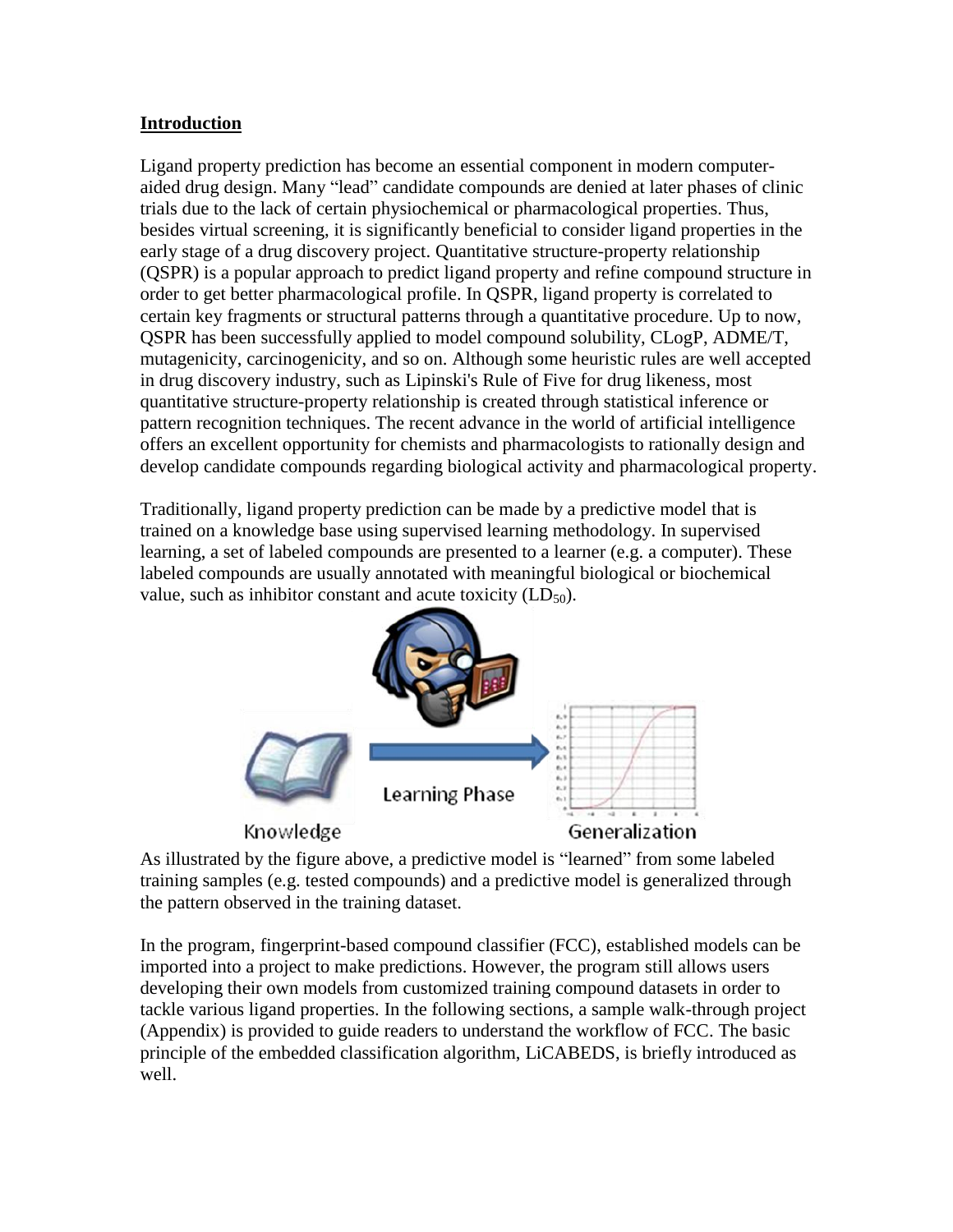FCC is developed as "green" software for Microsoft Windows system, which means that installation is not strictly required. To launch the program, locate the executable file and double click the "FCC.exe" icon.



FCC.exe Software to do compound clas... Computational Biology, Univer...



Description: Software to do compound classification based on molecular fingerprints. Company: Computational Biology, University of Pittsburgh File Version: 1.0.0.1 Date Created: 4/28/2010 4:16 PM Size: 1.12 MB

The interface of the program is displayed in the figure below. Similar to most Window programs, FCC also has a title bar, showing the title of current project and "minimize, maximize, close" buttons. It is followed by a menu bar and a tool bar. The tool bar provides shortcuts to some frequently used functions, such as setting up a new project, copy-and-paste functions and model training. Besides toolbar, the whole list of program functions can be found in the menu. A main window is designed for user-computer information exchanging. In the screenshot, the main window displays welcome page, project status and short introduction to each module. Underneath the welcome page, message board displays system message and project parameters.



In FCC, a ligand classification project mainly consists of four steps:

- 1. Define a project in "Project Profile": name the title of the project and specify ligand categories of interest.
- 2. Load Fingerprints: import training and testing compound datasets in predefined fingerprint format.
- 3. Setup Training: develop a LiCABEDS model
- 4. Make Predictions: use the developed model to make predictions on testing compound dataset.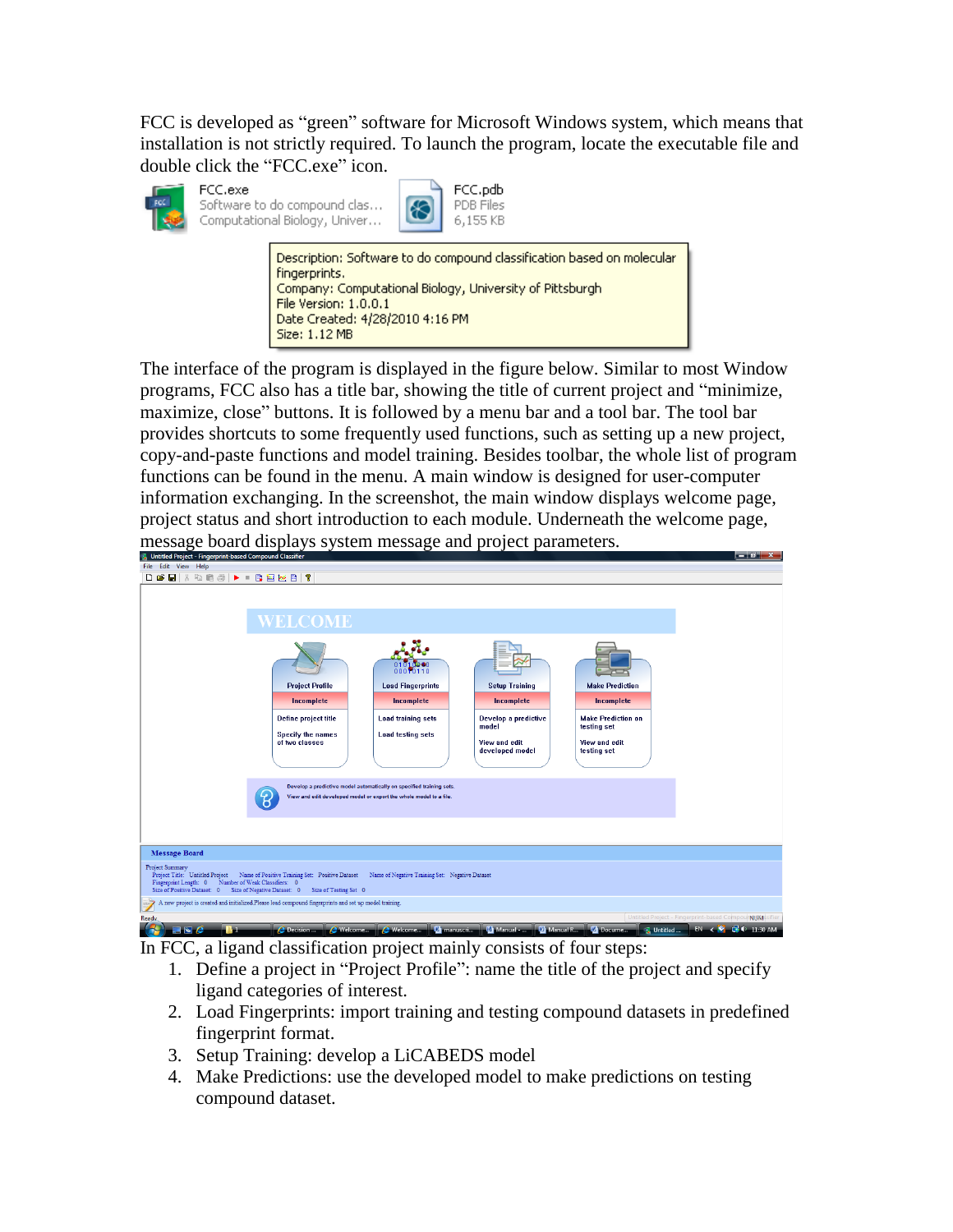The homepage also tells the progress of current project by showing different colors on each tag. A module tag will turn green after a step is finished, e.g. model training, corresponding. A red tag indicates this step is incomplete whereas a yellow tag indicates this step is partially finished.

The FCC toolbar includes frequently accessed functions:



The function of each button is listed below. Detailed introduction will be given in following chapters.



- 1. New project: current project profile and data are restored to the original settings. All the changes made to the project are discarded. A warning message will display to remind saving your work.
- 2. Open project: a previous saved workspace will be restored. All the changes made to the current project are discarded.
- 3. Save project: all the project settings and datasets will be saved to a FCC file on the hard drive. The project will resume next time by opening the FCC workspace file.

Editing Functions:



- 1. Cut: delete the selected items and deposit the content into system clipboard. The button turns grey if the action is not applicable.
- 2. Copy: Deposit the selected items into system clipboard. The button turns grey if the action is not applicable.
- 3. If a compatible format is available in the clipboard, the copied contents will be pasted to the current project. This function only works in prediction window.

Project Functions:



- 1. Start a new model training or continue with previous model training
- 2. Stop undergoing model training.
- 3. Make predictions using developed predictive model
- 4. Go to home page
- 5. Go to training window for model browsing
- 6. Go to prediction window to view results.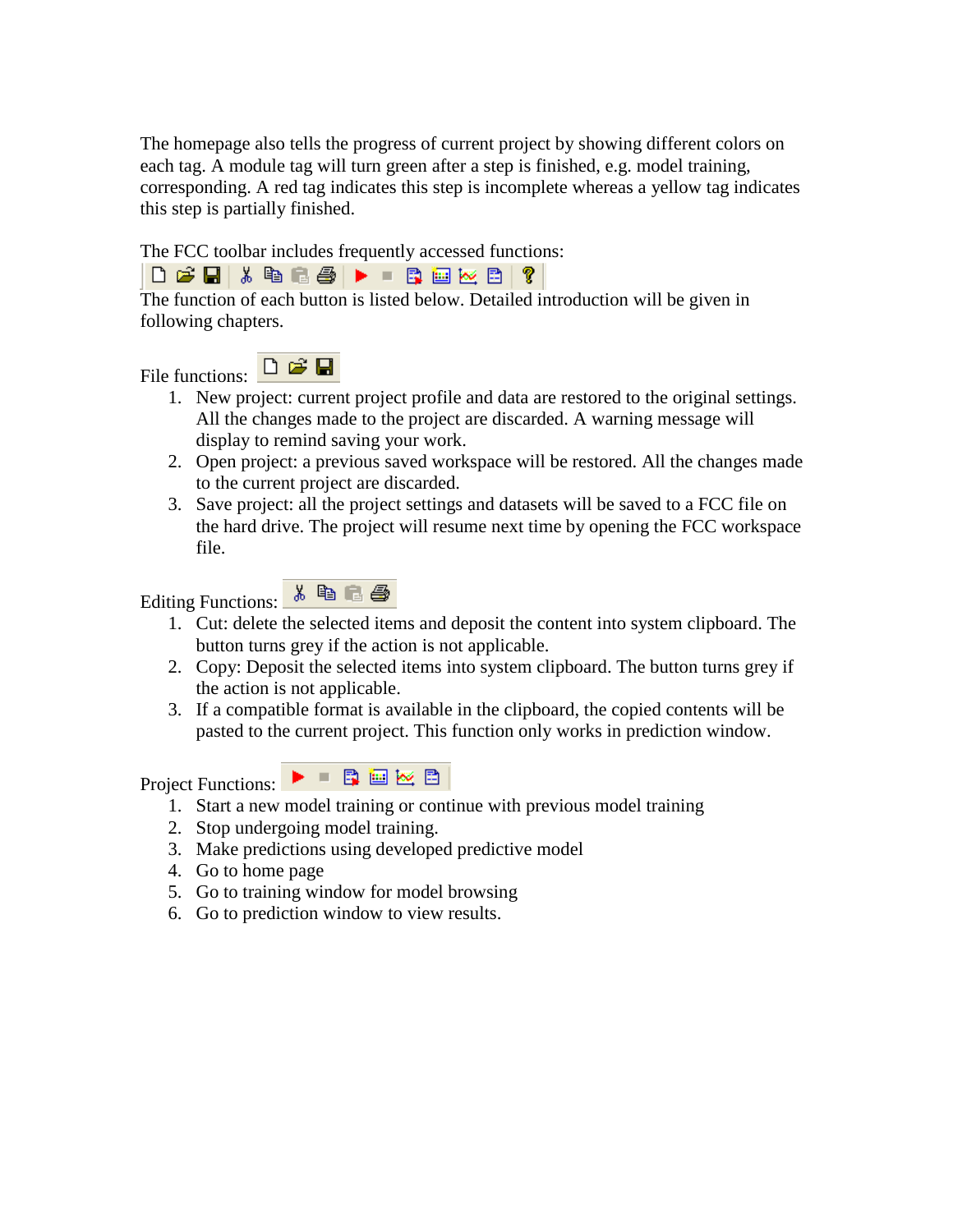#### **Step One: Define a Project**

A new project starts with defining its aim and two compound categories. Click the "Project Profile" or go to "Edit Project Title" in "Edit" menu to define a project. A dialog box will pop up and its interface is displayed below:

| <b>Edit Project</b>       |                                       |
|---------------------------|---------------------------------------|
| Project Title:            | 5HT1A Ligand Functionality Prediction |
| Name of Positive Dataset: | Agonist                               |
| Name of Negative Dataset: | Antagonist                            |
|                           | Cancel<br>OΚ                          |

In "Project Title", input a name to distinguish the current project from others. The title name will become the default file name in workspace saving (to be discussed later). The project title is also displayed in the "Message Board" in the program, so that user can easily identify the aim and content in this project. Next, specify two categories. For convenience, the categories could be the properties to be modeled, e.g. agonist and antagonist in the screenshot. The program will automatically output the predicted category for each testing compound after predictions are made. Click "OK" button to finish project definition. Users can always repeat the same procedure to change the project settings. User may start a new project by clicking  $\Box$  button on the toolbar or go to menu "File->New Project…".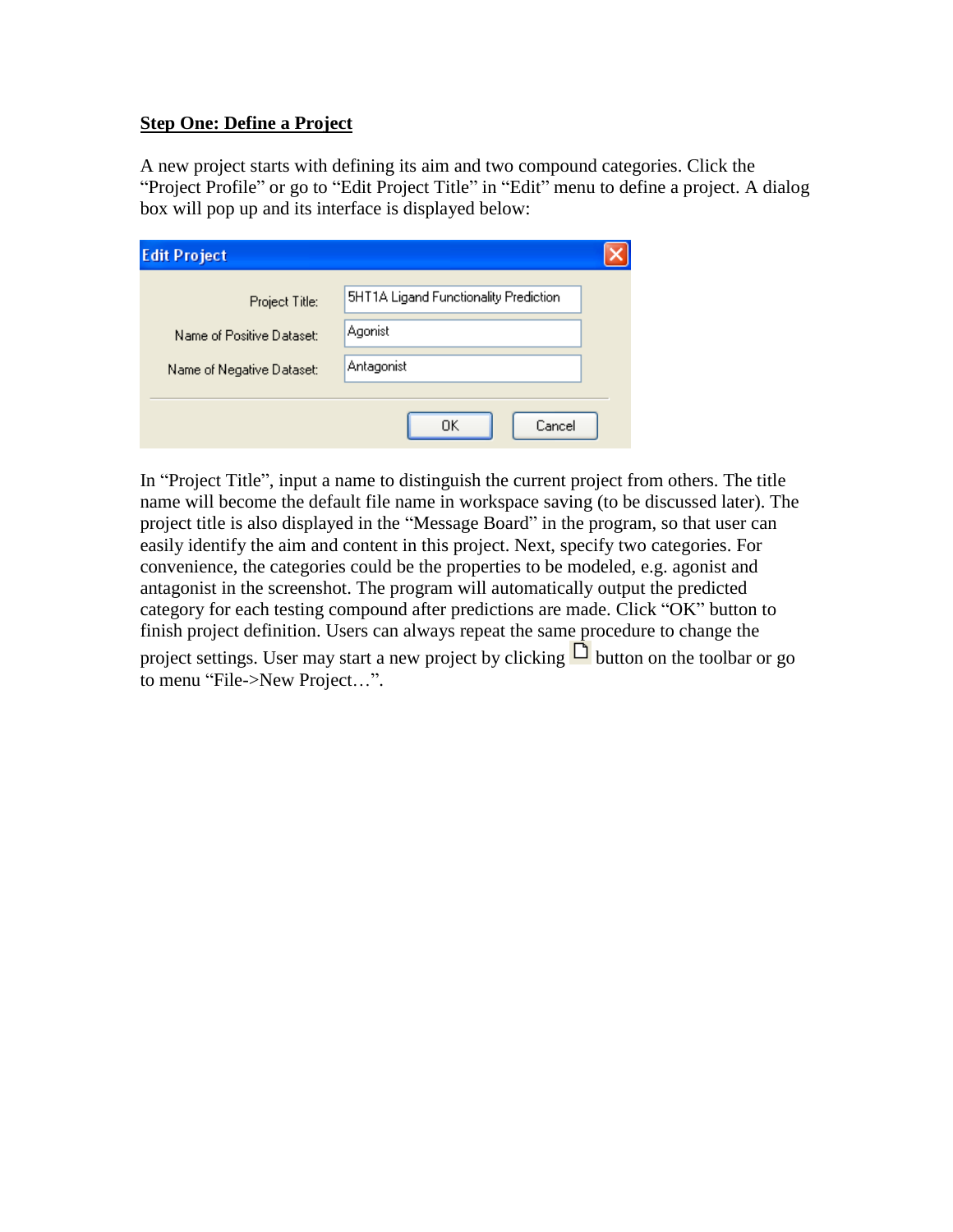### **Step Two: Load Fingerprints**

The imbedded classification algorithm in FCC is called Ligand Classifier of Adaptively Boosting Ensemble Decision Stumps (LiCABEDS). The theory and performance of LiCABEDS are discussed in the published manuscript. Like many other supervised learning algorithms, LiCABEDS also relies on training compounds to derive a predictive model that will be used to make prediction on testing datasets.

|            | <b>Load Compound Fingerprints</b>                                      |              |
|------------|------------------------------------------------------------------------|--------------|
| File Name: | C:\Documents and Settings\Chao\Desktop\Presentation ISMB Chao\daylight |              |
| Load As    |                                                                        |              |
|            | Agonist                                                                |              |
|            | Antagonist                                                             |              |
|            | ◯ Testing Dataset                                                      |              |
|            | Clean Existing Compounds in The Selected Dataset                       | OΚ<br>Cancel |

The screenshot above shows the interface for compound dataset importing. In FCC, compounds are represented molecular fingerprints instead of structure information. Molecular fingerprints define the hypothesis space, within which possible decision stumps in LiCABEDS can be generated (refer to publication for details). A sample fingerprint is given below:

| L004092 0 0 0 0 0 1 0 0 0 0 0 0 0 0 0 0 0 1 0 0 0 0 0 0 0 0 0 0 1 0 0 1 0 0 0 1 0 0 0 0 0 0 0 0 0 0 1 0 1 1 0 0 0 0 0 |  |  |  |  |  |  |  |  |  |  |  |  |  |  |  |  |  |  |  |  |  |  |  |  |  |  |
|-----------------------------------------------------------------------------------------------------------------------|--|--|--|--|--|--|--|--|--|--|--|--|--|--|--|--|--|--|--|--|--|--|--|--|--|--|

In this format, each line defines a compound. The first field of every row is the index of training or testing compounds. It is then followed by fingerprints in 0/1 binary format. The compound index and fingerprint values are separated by single space. The protocol to generate Molprint2D fingerprint is given in the appendix. To import compound datasets, select the category, which the dataset will be imported to (e.g. agonist in the picture). Then click "…" button to locate the fingerprint file. Compound datasets can be additively imported to the same category several times. However, users have the option to check "Clean Existing Compounds in The Selected Dataset". Once this option is checked, the data in the selected category will be overwritten by the specified fingerprint file. Both categories of training compounds have to be loaded before model training starts. Testing compound dataset could also be loaded at the same time, so that predictions can be made after model development. Note that the data needs to comply with the fingerprint specification mentioned above. Sample training and testing datasets are available for downloading. Refer to the simple walk-through project in Appendix. Message Board will display the updated status of the project after data is successfully imported: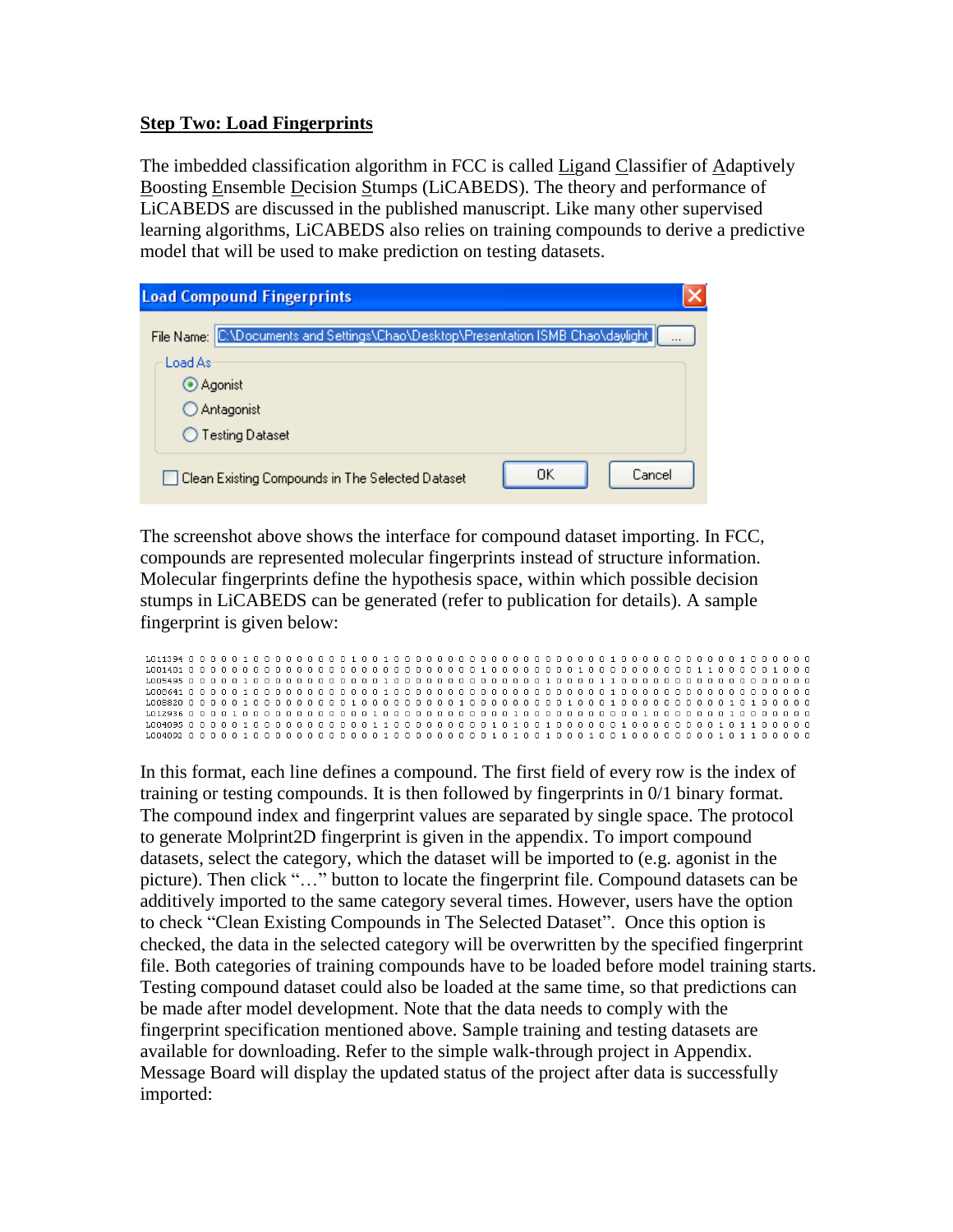| Message Board                                                                                                                                                                                                                                   |                                           |
|-------------------------------------------------------------------------------------------------------------------------------------------------------------------------------------------------------------------------------------------------|-------------------------------------------|
| Project Summary<br>Name of Positive Training Set: Agonist<br>Project Title: 1 Daylight balanced weight<br>Fingerprint Length: 1024 Number of Weak Classifiers:<br>- 10000<br>Size of Agonist: 827 Size of Antagonist: 446 Size of Testing Set 0 | Name of Negative Training Set: Antagonist |
| Compound fingerprints loaded successfully.<br>I.,                                                                                                                                                                                               |                                           |

# **A brief introduction to molecular fingerprint and its application for data mining**

#### What is molecular fingerprint

Molecular fingerprint was originally developed for similarity search and high speed structural screening. It encodes molecular structure in a series of binary digits that represent the presence and absence of particular substructures in the molecule. Just as particular genes in the human body determine people's physical appearance, these molecular fingerprints inform the computer of where to categorize the unknown subjects based on their fingerprints or appearance. For instance, consider an incoming email as an analogy to molecular fingerprints. Before the email arrives, several categories can be listed in a row such as blue, red, tall, short, soft, and rough. The computer can then "fingerprint" the incoming email. For instance if the incoming mail was blue, tall, and soft its molecular fingerprint would appear to be:

|      |     | . .  |       |      |       |  |  |  |  |
|------|-----|------|-------|------|-------|--|--|--|--|
| Blue | Red | Tall | Short | Soft | Rough |  |  |  |  |
|      |     |      |       |      |       |  |  |  |  |

Therefore, 1 indicates that the subject does contain that particular characteristic where as a 0 indicates that the subject does not contain that particular characteristic. Ideally, the computer would receive more than one such "mail" and would then classify them into their appropriate files according to their fingerprints. More specifically, the molecular fingerprints in this type of machine learning will be to categorize the compound based on its particular chemical structure. Therefore the molecular fingerprints in this case are also called ligand classification because the compounds are sorted out based on their ligand structure. So instead of having characteristics such as blue, red, or tall, the characteristics in this case would consist of a particular chemical structure such as a benzene ring as one category or a carbonyl carbon as another category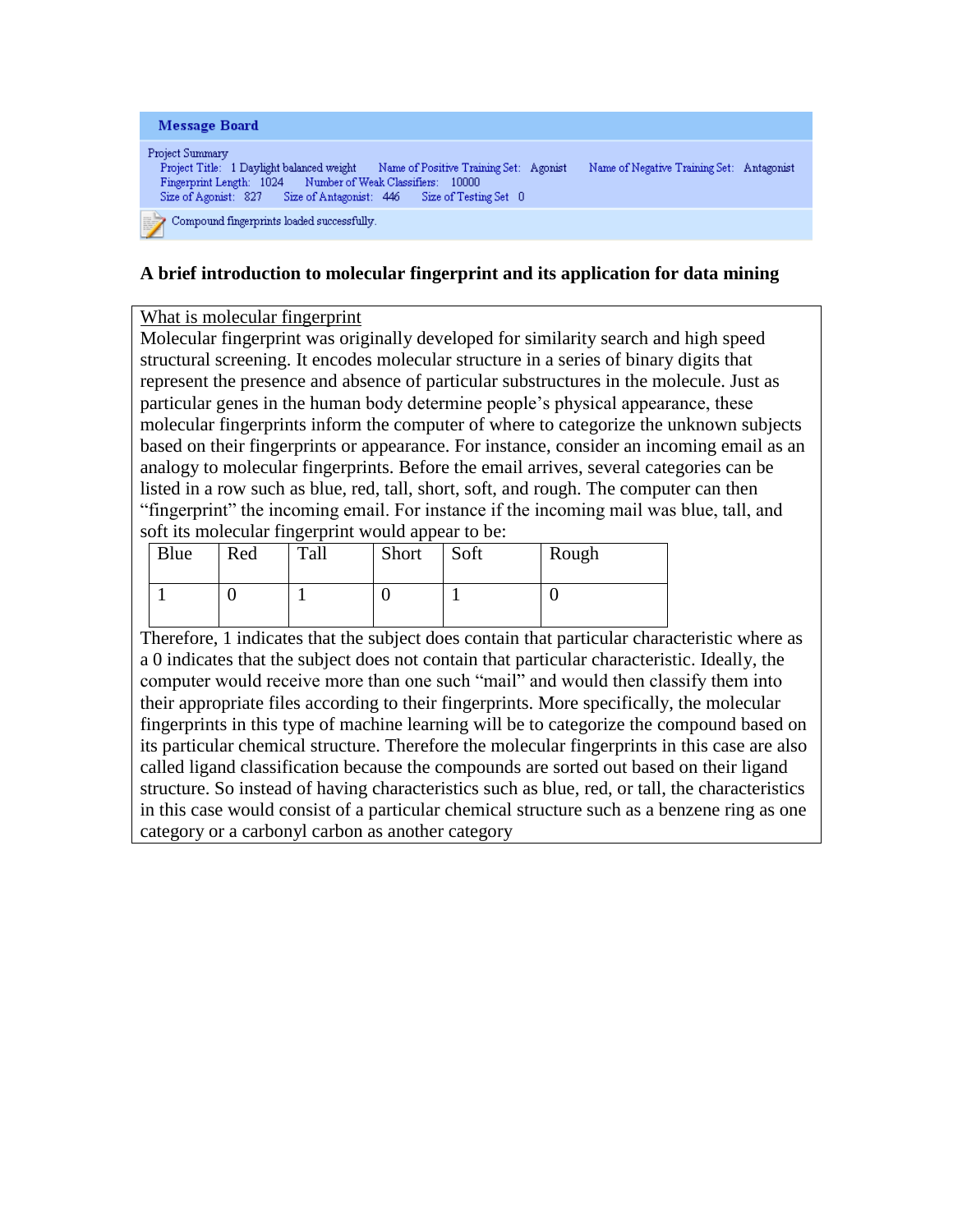#### **Step Three: Setup Training**

Once both categories of training compound datasets are imported, automatic datamining can be carried out to derive a predictive LiCABEDS model. This procedure is called model training or model development. In model training, FCC will examine the distinct patterns between two categories of compounds and build classifiers accordingly.

LiCABEDS is the imbedded machine-learning algorithm in FCC. LiCABEDS assumes an ensemble model for ligand classification:



A LiCABEDS classifier consists of a set of "decision stumps", or so-called "weak learners". Each decision stump inspects one feature and makes classification based on the feature. For example, the figure above illustrates the structure of a LiCABEDS model for agonist/antagonist classification. The final prediction from LiCABEDS depends on the voting of all the decision stumps with weight  $a_m$ . The model training in FCC just aims to derive such a classifier through constructing M decision stumps and assigning their weights.

To setup training, user can click  $\bullet$  on the toolbar, or go to "welcome page" and click "Setup Training". Then, a dialog will pop up to collect a few parameters:

| <b>Training Setup</b>          |                              |  |  |  |  |  |
|--------------------------------|------------------------------|--|--|--|--|--|
| Number of Iteration            | 1000                         |  |  |  |  |  |
| ⊙ Equal Initial Weight         | ◯ Balanced Class Weight      |  |  |  |  |  |
| Training with Cross Validation |                              |  |  |  |  |  |
| Use                            | data as cross validation set |  |  |  |  |  |
| Continue the previous training |                              |  |  |  |  |  |
| OΚ                             | Cancel                       |  |  |  |  |  |

The most important parameter in LiCABEDS training is the number of iteration, which is equal to M mentioned in the figure above. M determines the complexity of a LiCABEDS predictive model. A large M will generate more decision stumps to characterize the concern ligand properties, facing the risk of overfitting, while a small M will make a brief generalization with limited classification power. According to the test calculation, a large value of M usually yields decent prediction accuracy, e.g. M equal to the length of fingerprint. However, users still have the option to carry out cross-validation to search for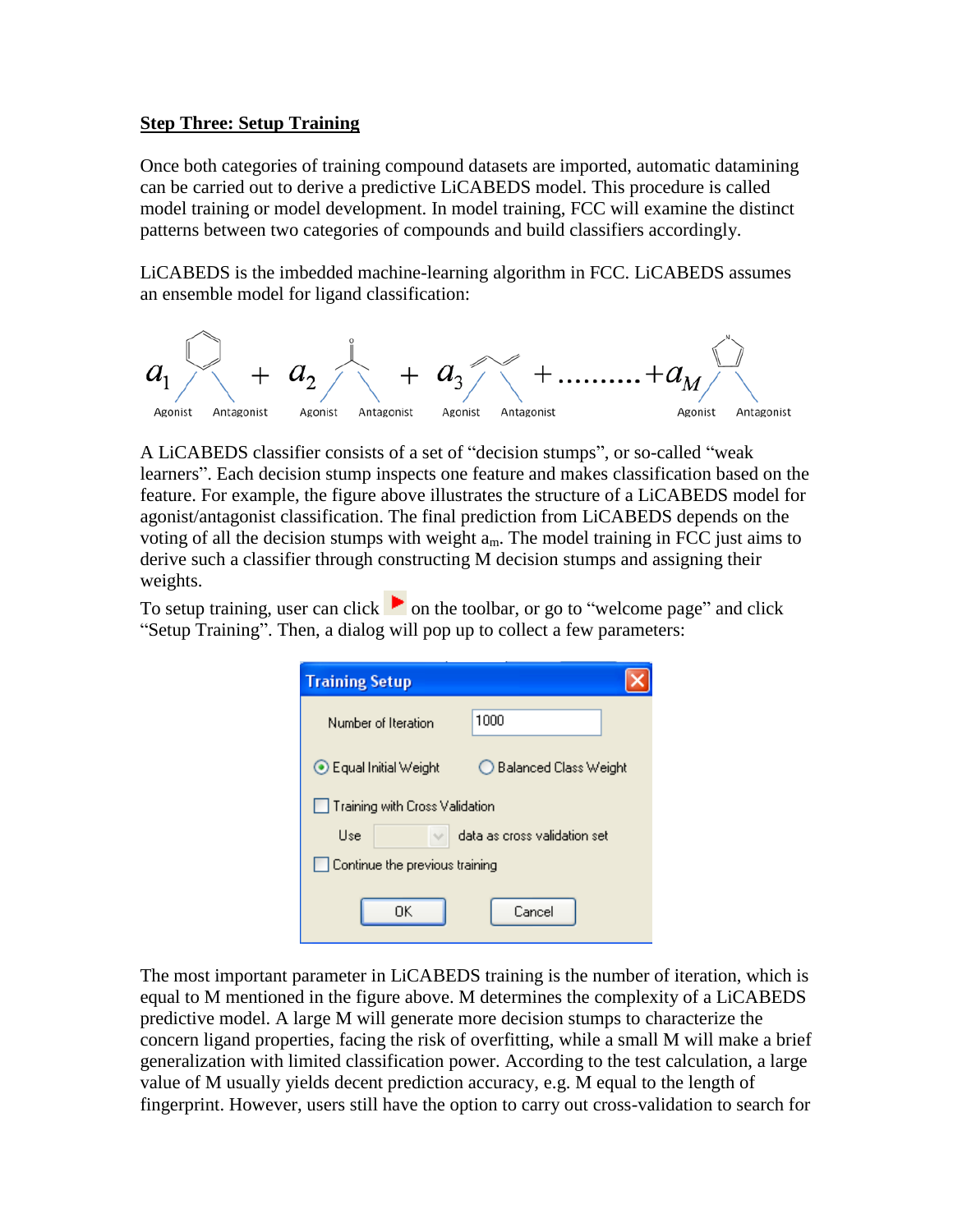the optimal value of M. In this case, check "Training with Cross Validation" and select the percentage of training datasets as cross-validation set. Users can also choose the initialization condition: equal initial weight or balanced class weight. If equal initial weight is chosen, then all the training compounds are treated equally. Nevertheless, this initialization condition is not suitable for many ligand classification tasks, e.g. virtual screening. In virtual screening, thousands of compounds are labeled as inactive but only a few are reported as active. The program can simply treat all the compounds as inactive to achieve nearly 100% accuracy. To solve this problem, balanced class weight assigns equal weight to each category instead of treating each training sample equally. Balanced class weight is encouraged if unbalanced training datasets are provided. Interruptible training is another competitive feature of LiCABEDS. Users can always continue with the previous training by checking "Continue the previous training" box. In this case, generalization error will be minimized based on the established model by adding more weighted decision stumps. For example, a model is developed using  $M = 1000$ . However, the model performance is not satisfactory on the cross-validation set or testing dataset. Users can simply continue the previous training by setting  $M = 1000$  again. Then, the final model will contain totally 2000 decision stumps. This feature allows reusing the developed model to generate a new classifier instead of developing from the beginning.

After clicking "OK" button, model training will start automatically and a real-time error curve will be displayed in the main window.



The screening shot displays undergoing model training. Certain functions are disabled during model training. Users can click  $\blacksquare$  button in the tool bar to interrupt the training. The vertical grids indicate the number of decision stumps, and the horizontal grids indicate the training error or cross-validation error (measured by ratio). As time passes by, the training error curves move towards right until M steps have been finished. The legends in the upper-left explain the meaning of each curve. For example, the blue curve in this figure shows training error whereas the brown curve shows cross-validation error. In general, training error is minimized in a stepwise manner. As m (the number of finished iterations, m<M) increases, the training error usually decreases. However, the cross-validation error may not necessarily follow the same trend. The cross-validation (CV) error may forms a "U" shape or an "L" shape as a function of m. LiCABEDS also has the risk to overfit the training data as most supervised learning algorithms. Therefore, the CV error will reduce at the beginning when the training error is minimized, and then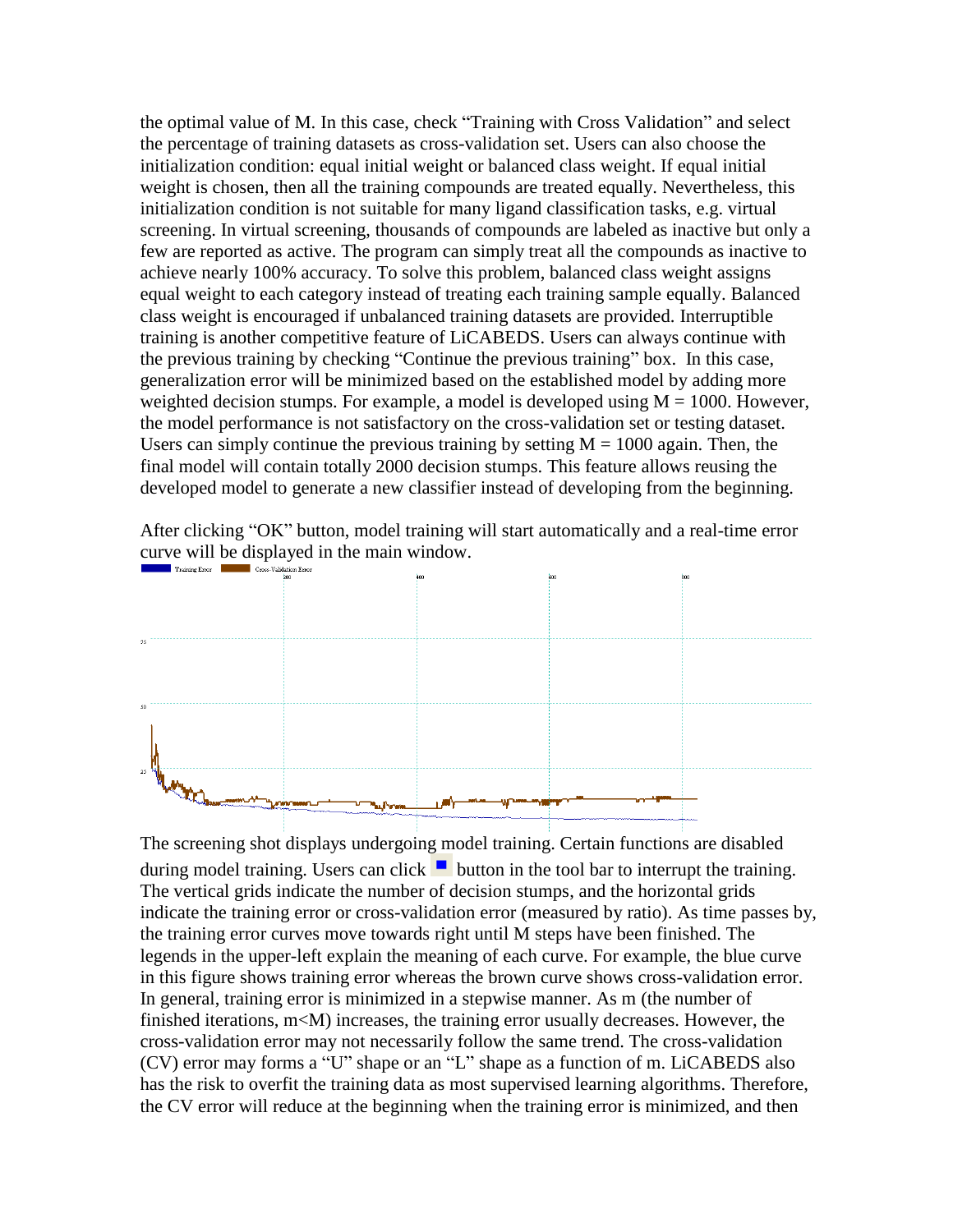increase due to overfitting, which forms a "U" shape error curve. By running crossvalidation, users can pick up the optimal value of M according to the CV error. Each coordinate (x, y) denotes the percentage of mistakes, y, made on the training datasets or cross-validation dataset after x decision stumps have been included into the LiCABEDS model.

Program FCC has a default style to display training curves, but a custom display style can be set as well. Click right button in the window. Then a popup menu will show up:

| Fit to Window Size                 |        |
|------------------------------------|--------|
| Vertical Zoom-ini                  | Ctrl+Z |
| Horizontal Zoom-in                 | Ctrl+H |
| Vertical Zoom-out                  | Alt+7  |
| Horizontal Zoom-out - Alt+H        |        |
| Display Option<br>Show Coordinates |        |

Select "Display Option..", then a dialog box will be displayed and collect users' input.

| <b>Display Option</b>                                                                          |
|------------------------------------------------------------------------------------------------|
| <b>Training Error</b><br>Color<br>Solid Line<br>$\vee$<br>Line Width<br>3<br>v<br>Line Type    |
| <b>Cross-validation Error</b><br>v<br>v<br>Solid Line<br>Color<br>2<br>Line Width<br>Line Type |
| Grid<br>Horizontal<br>Vertical<br>5<br>٠<br>$\overline{4}$<br>↓ Ø Show Grids                   |
| Zoom<br>102%<br>100%<br>Horizontal Ratio<br>v<br>Vertical Ratio<br>v                           |
| OK<br>Cancel                                                                                   |

First, users can choose the line width for either training error curve or cross-validation error curve in the unit of pixels. Then, users can specify the line color and style, such as dotted line and dashed line. The grid section controls the number of vertical and horizontal grids. Un-checking the "Show Grids" box will disable any assistant grids on the main window. Finally, set the zoom ratio through "Vertical Ratio" and "Horizontal Ratio" drop-boxes. After confirmation of the display style, the setting will become the default format for all the FCC program sessions.

To keep track of the detailed coordinate information, check "Show Coordinates" from the popup menu by clicking the right mouse button. Next, move the cursor in the window, FCC will automatically track the selected "weak learner" or decision stump, which is illustrated in the screenshot below: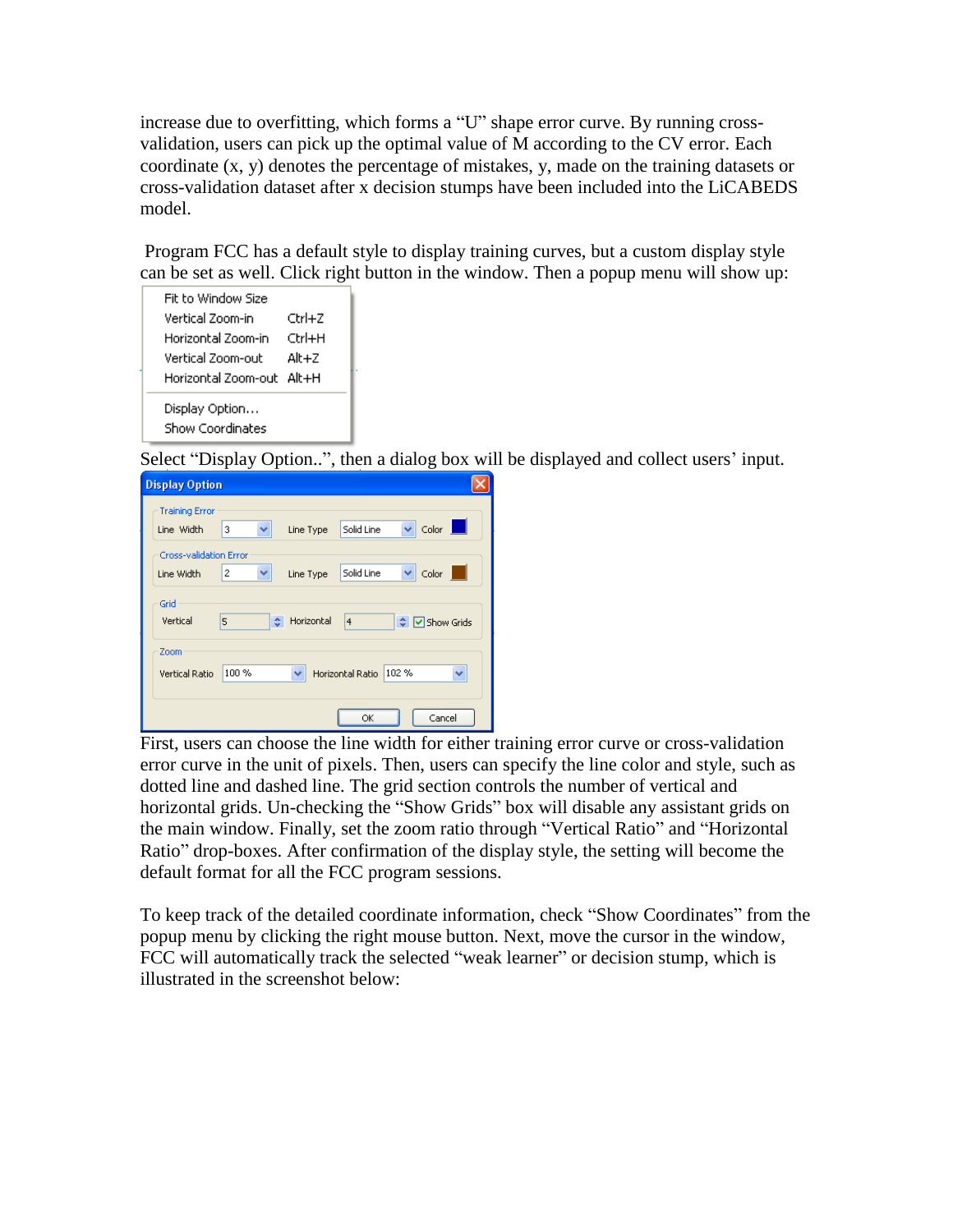

The information regarding corresponding "weak learner" is shown in the status bar:<br>Num:77 I Err:0.113 CV Err 0.167; 000675 0 -> 1 .

In this example, the cursor is pointing to the  $77<sup>th</sup>$  "weak learner" (Num: 77, zero-based index). Up to  $m = 78$ , the training error is 0.113, which means the LiCABEDS model can classify 88.7% of training samples correctly. As cross-validation is enabled in training mode, cross-validation error is also reported at the same time. In this case, the CV error is 0.167. The last part of the string, "000675 0 -> 1" indicates the hypothesis of  $77<sup>th</sup>$ decision stump in the LiCABEDS model. This decision stump means that if the  $675<sup>th</sup>$  bit (zero-based index) of fingerprint is 0, this compound is classified as positive (positive or negative class is defined in project profile).



FCC also supports range selection of "weak learners" by "dragging" the mouse with the left button down. The selected decision stumps have inverted color, and the summary will be given in the Message Board. All of these features help users to interpret the model and search for the optimal parameters.

182 classifier(s) selected. Average training error: 0.105;Average cv error 0.126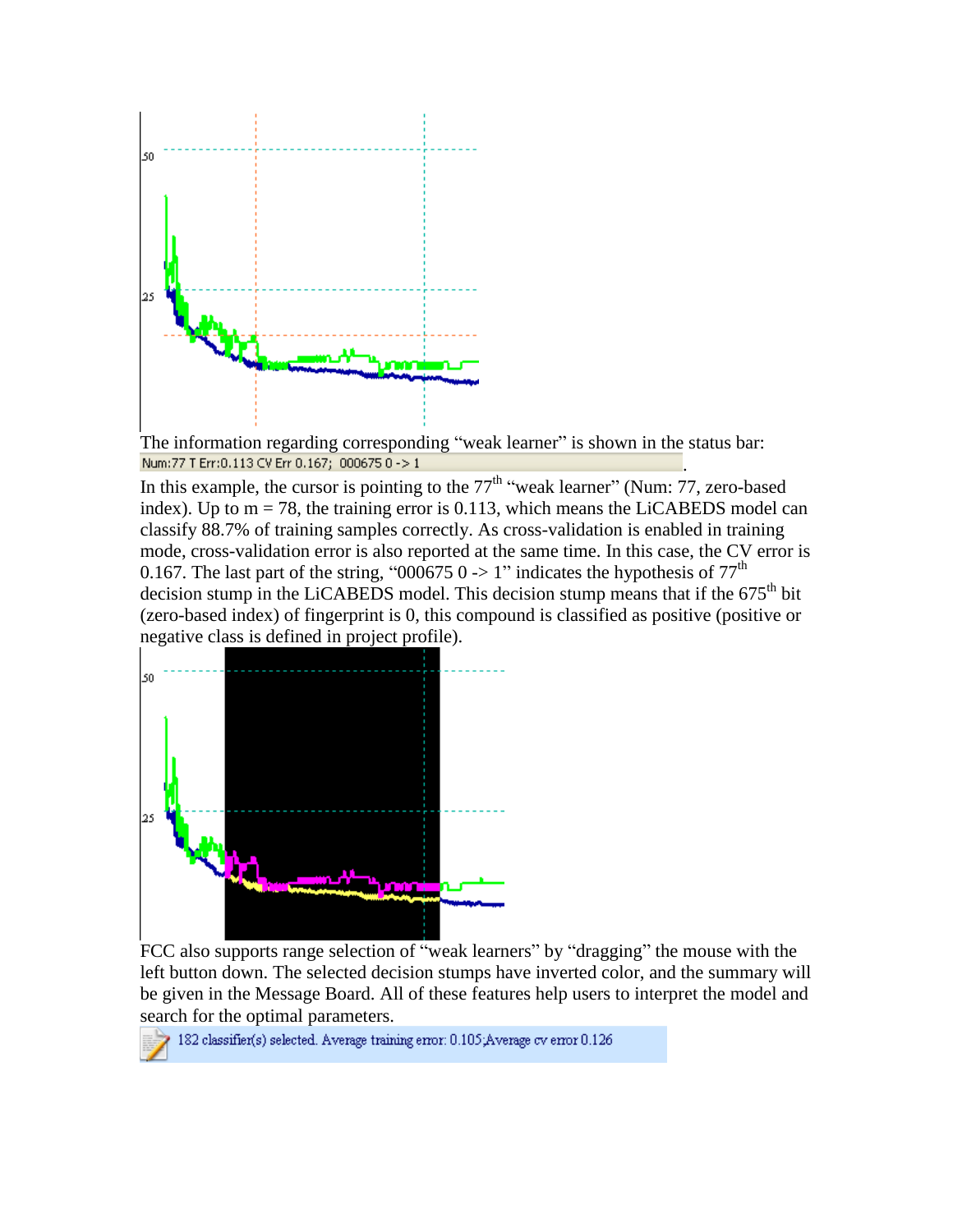Tip: FCC can calculate the best display ratio and fit the training curve in the window. Go to View menu and select "Fit to Window Size". If the size of the plotting is larger than the display window, the scroll bars will automatically show up. Shortcut keys are listed to scroll vertically or horizontally and zoom in/out:

Roll the mouse wheel to scroll horizontally Roll the mouse wheel with "Shift" key down to scroll vertically Vertical Zoom-in:  $Ctrl + Z$ Vertical Zoom-out:  $Alt + Z$ Horizontal Zoom-in:  $Ctrl + H$ Horizontal Zoom-out:  $Alt + H$ 

The selected of "weak learners" can be copied and pasted into any text-editing software,

e.g. Wordpad. Select part of the model and click  $\Box$  button and paste the content into any text editor:

| id 158 | bit 626==1->1        | weight 0.124393T Error 0.102607  | CV Error 0.130952 |
|--------|----------------------|----------------------------------|-------------------|
| id 159 | bit $327 == 0. > 1$  | weight 0.122432 T Error 0.102607 | CV Error 0.142857 |
| id 160 | bit $262 == 1 - > 1$ | weight 0.119565T Error 0.101766  | CV Error 0.142857 |
| id 161 | bit 186==0->1        | weight 0.125820T Error 0.103448  | CV Error 0.130952 |
| id 162 | bit $807 == 1 - > 1$ | weight 0.115970 T Error 0.100925 | CV Error 0.130952 |
| id 163 | bit 718==0->1        | weight 0.124027 T Error 0.103448 | CV Error 0.130952 |
| id 164 | bit $574 == 1 - > 1$ | weight 0.122359 T Error 0.100084 | CV Error 0.130952 |
| id 165 | bit 684==0->1        | weight 0.120857 T Error 0.101766 | CV Error 0.130952 |
| id 166 | bit 562==1->1        | weight 0.114031 T Error 0.098402 | CV Error 0.130952 |
| id 167 | bit 359==0->1        | weight 0.122086 T Error 0.103448 | CV Error 0.130952 |
| id 168 | bit 86==1->1         | weight 0.119489T Error 0.096720  | CV Error 0.130952 |
| id 169 | bit 440==0->1        | weight 0.119795 T Error 0.099243 | CV Error 0.130952 |
| id 170 | bit 654==1->1        | weight 0.099239 T Error 0.094197 | CV Error 0.130952 |

id field indicates the zero-based index of decision stump.

bit field tells the hypothesis in the corresponding decision stump. E.g. the 158<sup>th</sup> decision stump means if  $626<sup>th</sup>$  bit is equal to 1, then the compound is classified as positive. weight is equal to  $a_m$  in LiCABEDS model, which tells how much the decision stump contributes to the final prediction.

These fields are followed by T error (training error) and CV error (cross-validation error). LiCABEDS error curve can be output to any installed physical or virtual Windows printer, like PDF printer. FCC supports what-you-see-what-you-get printing preview. Click "File -> Print Preview" and the printing preview will be shown in the program window:

| 1 Daylight cv.FCC - Fingerprint-based Compound Classifier<br>s |  |
|----------------------------------------------------------------|--|
| Pint. Next Page Piev Page Two Page Zoom In Zoom Dut   Close    |  |
|                                                                |  |
| The Value of the American State Selection State                |  |
|                                                                |  |
|                                                                |  |
|                                                                |  |
|                                                                |  |
|                                                                |  |
|                                                                |  |
|                                                                |  |
|                                                                |  |
|                                                                |  |
|                                                                |  |
|                                                                |  |
|                                                                |  |
|                                                                |  |
|                                                                |  |

The figure can be sent to a specific printer through a uniform printing dialog for archive or publication.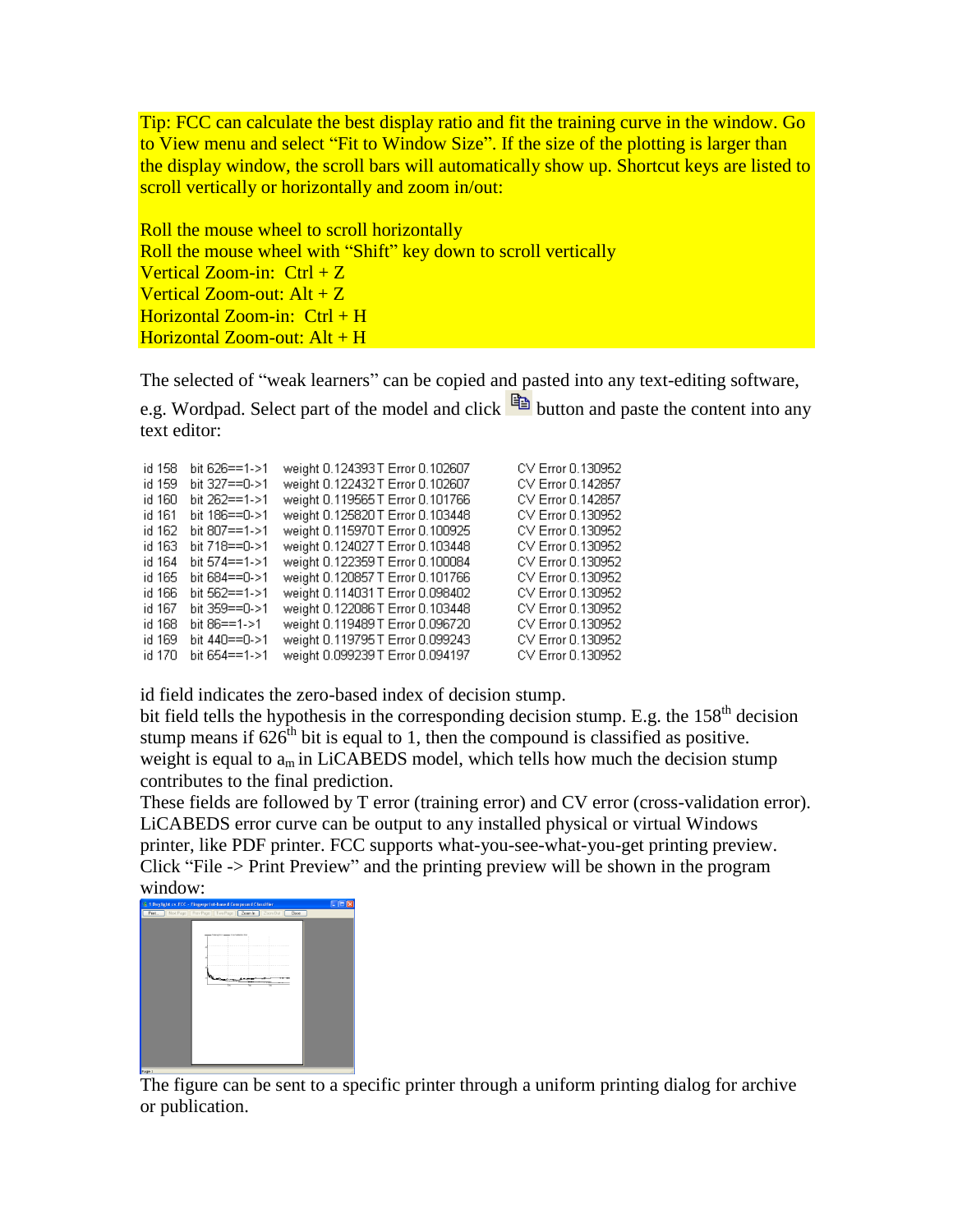## **Step Four: Make Predictions**

Once a predictive LiCABEDS model is developed and testing compound dataset is loaded, ligand classification can be carried out to predict ligand properties for the testing compounds. Click  $\Box$  button on the toolbar, a prediction dialog will popup to collect parameters:

| <b>Prediction Dialog</b>     |  |
|------------------------------|--|
| How Many Weak Classifiers:   |  |
| 1000                         |  |
| Use All the Weak Classifiers |  |
| Boundary of Reject Option:   |  |
| $1.00\,$                     |  |
| Cancel<br>ΠK                 |  |

It is optional to use part of the decision stumps to make predictions, even if model is trained using a large value of M. For example, a LiCABEDS model is trained by 10000 iterations, only the first 1000 decision stumps may be used for predictions. If "Use All the Weak Classifiers" is checked, the corresponding edit box turns grey and the whole LiCABEDS model is used for prediction. Otherwise, users can input arbitrary number, as long as it is smaller than M. The other parameter in the dialog is the boundary of reject option. LiCABEDS can not only output the categorical value for each testing sample, but also output the degree of confidence for each prediction. The rationale and benefit are discussed in the manuscript on LiCABEDS. If the degree of belief is below the boundary value, LiCABEDS will simply output an "unknown" label instead of making a risky prediction. A typical view of the prediction window is displayed below: **KK & >>>** 1/7  $\bullet$ 

| ID             | <b>Compound Name Prediction</b> |                   | <b>Raw Value</b> | ID | <b>Compound Name Prediction</b> |                   | <b>Raw Value</b> |
|----------------|---------------------------------|-------------------|------------------|----|---------------------------------|-------------------|------------------|
|                | L011394                         | <b>Agonist</b>    | 5.284            | 21 | L022655                         | Agonist           | 2.602            |
| $\overline{2}$ | L001401                         | Antagonist -4.036 |                  | 22 | L023057                         | Antagonist -3.111 |                  |
| 3              | L005495                         | Agonist           | 5.317            | 23 | L010107                         | Agonist           | 5.747            |
| 4              | L008641                         | <b>Agonist</b>    | 4.229            | 24 | 1021250                         | Agonist           | 3.183            |
| 5              | 008820                          | Agonist           | 5.665            | 25 | L015126                         | Agonist           | 4.586            |
| ĥ              | L012936                         | <b>Agonist</b>    | 8.152            | 26 | L003590                         | <b>Agonist</b>    | 4.200            |
| 7              | 004095                          | Agonist           | 6.149            | 27 | L014499                         | Agonist           | 6.854            |
| 8              | LO04092                         | <b>Agonist</b>    | 9.518            | 28 | L007004                         | <b>Agonist</b>    | 2.345            |

At the same time, a prediction summary is also given in the message board. The toolbar at the top of the prediction page allows user to browse through the predictions and change display layout. Click the button  $\blacktriangleright$  to expand the toolbar:

```
<< < >>>
          1/5
```
Functions for each button: " $<<$ ": go to the first page; " $<<$ ": go to the previous page; " $>>$ " go to the next page; ">>" go to the last page. These buttons are followed by the page number. Users can specify the number of rows and columns in each page. When the program starts, the number of rows and columns are specified automatically to fit content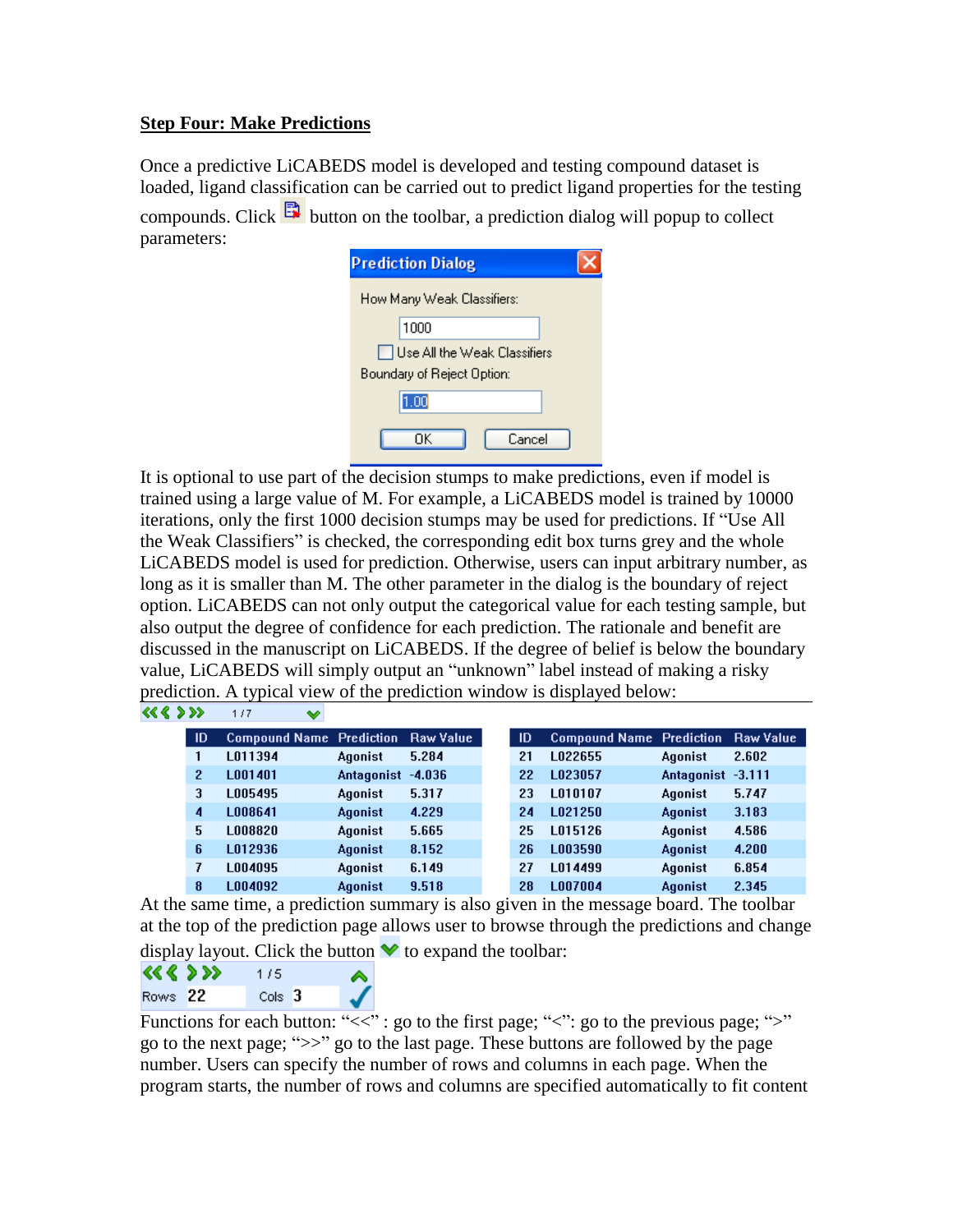in one page. However, user can still change the display layout and click the "check" button to apply the changes.

In the prediction window, four data fields are displayed for each testing compound: compound ID in the testing dataset, compound name, predicted categorical value and the raw output value from LiCABEDS model. By default, all the testing compounds are ranked according to their indices in the testing dataset. However, they can still be sorted according to other fields. Move the mouse cursor to the first row of the table. The shape of the mouse cursor will be automatically changed to up-arrow or down-arrow. Click left mouse button to sort all the testing compounds according to the corresponding data field.

A testing compound entry can be selected by clicking left mouse button. "Ctrl" key needs to be pressed for selecting multiple items. User can open a popup menu by clicking right mouse button to select all the data  $(Ctrl + A)$  or inverse the selection. The "Cut" function can delete the selected testing data and put them into the clipboard (note: the data in the clipboard will be overwritten if another copy or cut request is made).

| Select All               | Ctrl+A |
|--------------------------|--------|
| <b>Inverse Selection</b> |        |
| Cut                      | Ctrl+X |
| Copy                     | Ctrl+C |
| Paste                    | Ctrl+V |
| Find                     | Ctrl+F |
|                          |        |

The selected testing data entries can be copied into the clipboard and pasted to texting edit software or a session of FCC program. The format copied to text editor still includes compound id, name, predicted category and raw prediction value (screenshot is shown below)

| 74  | LO01578 | Antagonist | -4.199   |
|-----|---------|------------|----------|
| 2   | L001401 | Antagonist | -4.037   |
| 178 | L009388 | Antagonist | -3.840   |
| 212 | LO11302 | Antagonist | $-3.661$ |

The data saved in the clipboard can be also pasted in to the same session of FCC or another session of FCC program. Nevertheless, different sessions of FCC may hold different predictive LiCABEDS models, so the old predicted category value is not necessarily consistent with the predictions from the new one. Predictions have to be made for the pasted data entries; otherwise, "unknown" labels will be assigned.

A "Find" dialog is provided to facilitate text searching. The interface of the dialog consists of text input box and page/line locating input box.

| <b>Find</b> |               |                                   |
|-------------|---------------|-----------------------------------|
| Find what:  |               | Find Previous<br><b>Find Next</b> |
| Go to:      | ⊙ Page ○ Line | 0K.                               |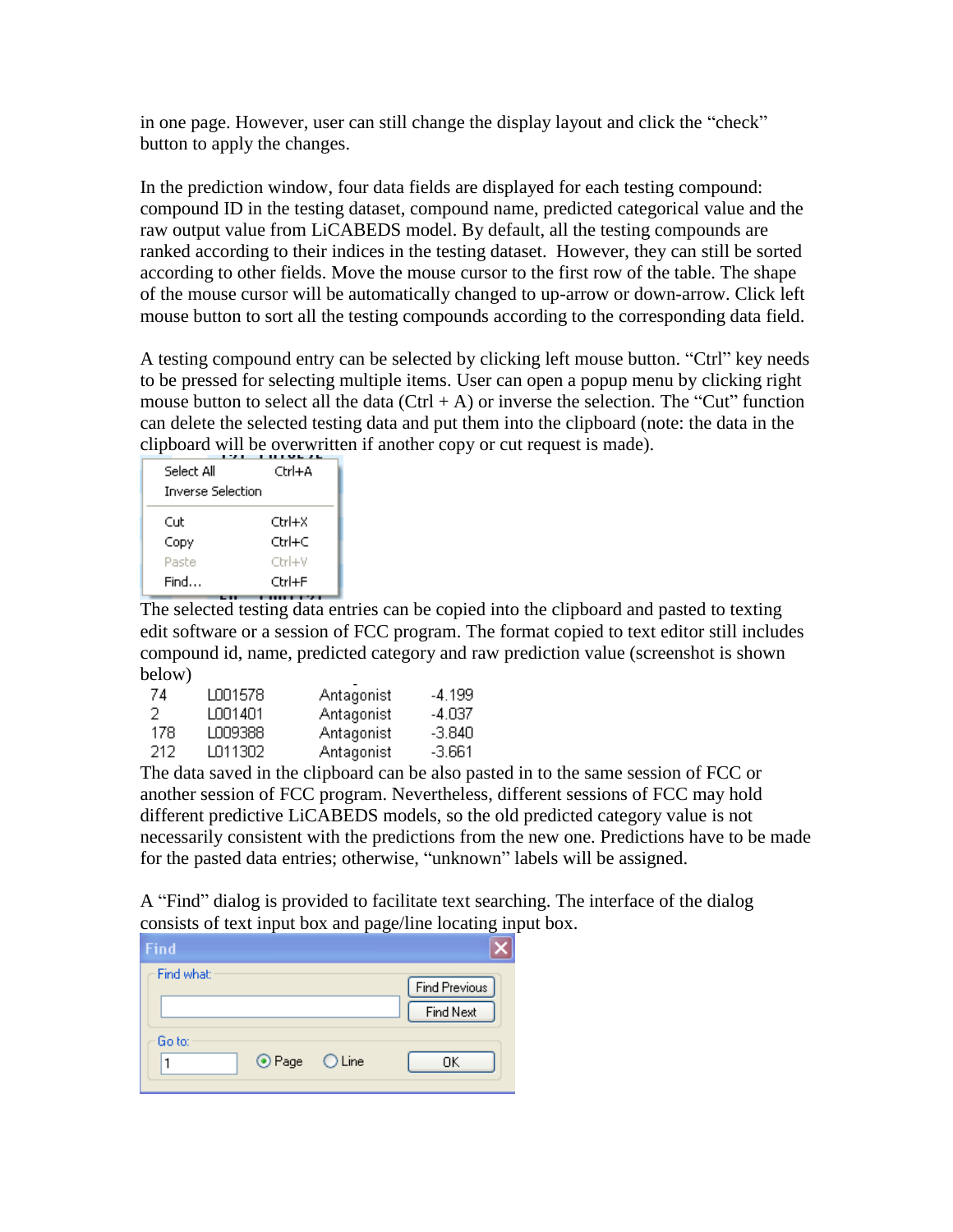In the "Find what" textbox, input the exact or partial string of the compound name. Then click "Find Previous" or "Find Next" to carry out forward or backward searching. If no item is selected, the searching will start from the first entry in the table. Message board will report whether a matched compound name can be found. If so, the row is reported. The retrieved item will be automatically selected and labeled by red rectangle. It may be a good idea to jump straight to certain page or line instead of clicking ">" button many times, when large amount of testing data is imported into the program. Check "Page" or "Line" button and input the page or line number. After clicking "OK" button, the desired page or data entry will be automatically displayed.

Similar to the printing function in training module, the prediction results can also be sent to a virtual or physical printer. Once the paper size is specified, the program formats the layout and outputs the predictions line by line. However, printing preview function is not implemented because of the simple printing logic. The snapshot shows part of the PDF printout.

| ID Compound Name Prediction Raw Value ID Compound Name Prediction Raw Value |                     |  |             |               |       |
|-----------------------------------------------------------------------------|---------------------|--|-------------|---------------|-------|
| 67 L001621                                                                  | Antagonist -6.907   |  | 28 L007004  | Agonist 2.558 |       |
| 74 L001578                                                                  | Antagonist $-4.351$ |  | 117 L007968 | Agonist       | 2.497 |
| 2 L001401                                                                   | Antagonist $-4.445$ |  | 248 L008466 | Agonist       | 2.439 |
| 178 L009388                                                                 | Antagonist -3.744   |  | 147 L022433 | Agonist 2.679 |       |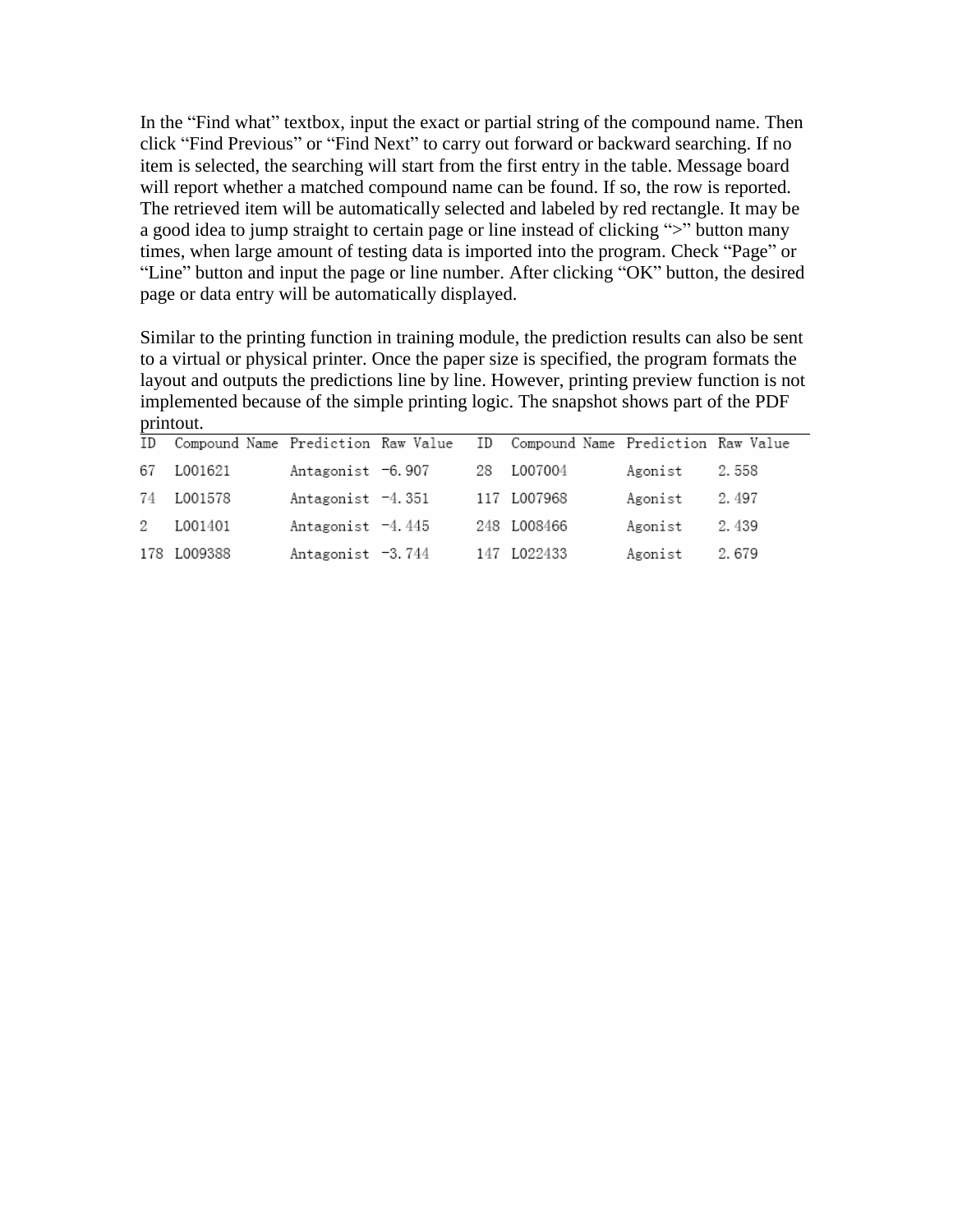## **Save Your Workspace and Export Your Results**

A project can be saved into a file, so that the project can be restored to the previous status. The saved workspace contains project profile, training and testing compound datasets, developed model and predictions. Before exiting the program, a dialog box will popup to remind saving the workspace if any changes has been made to the project. To save the project, click  $\blacksquare$  button on the toolbar. If the project is not associated with a workspace file, a file name needs to be specified in a file dialog in order to save the project.

Otherwise, the project will automatically overwrite the associated file. To provide an alternative file name, go to "File" menu and select "Save Workspace As".

The project workspace file has a default "FCC" extension file. To restore the previous workspace, open another FCC program and drag a FCC workspace file into the main

window. Another way to open a FCC workspace file is to click  $\mathbb{E}$  button and select a saved workspace file with extension .FCC. FCC automatically records the most recent workspace files and provides shortcuts for opening those files. User can get instant access to previous projects by expanding the "File" menu. The third section lists four most recent project files. Click the file name to open saved project.

| File |                      | Edit View           | Help |                                 |        |
|------|----------------------|---------------------|------|---------------------------------|--------|
|      |                      | New Project         |      |                                 | Ctrl+N |
|      |                      | Open Workspace      |      |                                 | Ctrl+O |
|      |                      | Save Workspace      |      |                                 | Ctrl+S |
|      |                      | Save Workspace As…  |      |                                 |        |
|      |                      | Load Fingerprints   |      |                                 |        |
|      | Print                |                     |      |                                 | Ctrl+P |
|      | <b>Print Preview</b> |                     |      |                                 |        |
|      | Print Setup          |                     |      |                                 |        |
|      |                      | 1 1 Daylight cv.FCC |      |                                 |        |
|      |                      | 2.1 Daylight cv.FCC |      |                                 |        |
|      |                      |                     |      | 31 Daylight balanced weight.FCC |        |
|      |                      |                     |      | 4 1 Daylight egual weight.FCC   |        |
|      | Exit                 |                     |      |                                 |        |

FCC workspace format is a binary file format that can only be understood by the FCC program. However, an "export" function is implemented to enable exporting legible text results, such as predictive models and LiCABEDS predictions. To get access to this function, go to "Edit menu" and select "Export". A dialog box will follow up to gather more information: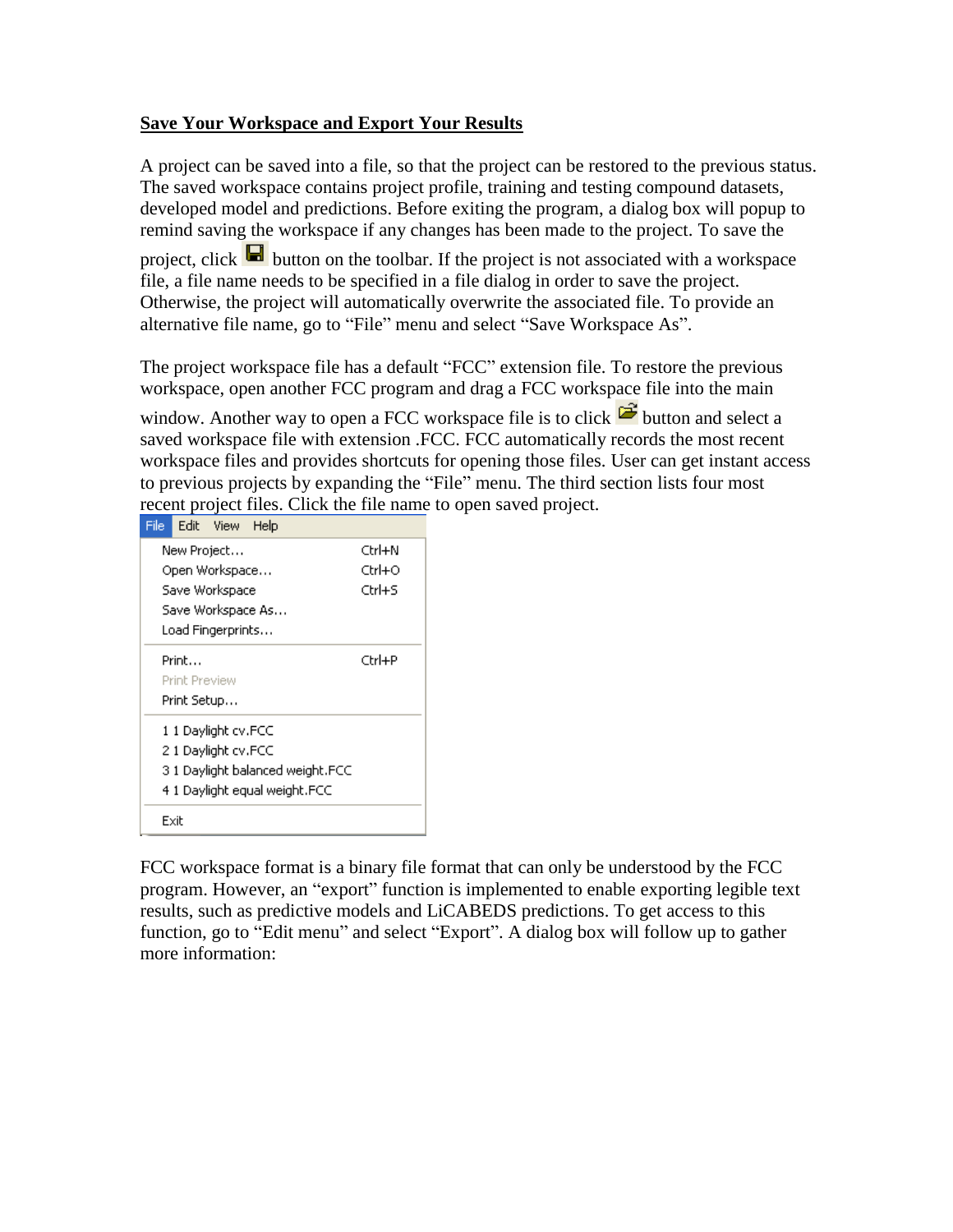| Export     |                                         |    |              |
|------------|-----------------------------------------|----|--------------|
| File Name: |                                         |    |              |
|            | C:\Documents and Settings\Chao\Desktop\ |    |              |
| Export:    | ⊙ Model                                 |    | ◯ Prediction |
|            |                                         | ΠK | Cancel       |

Specify the file name by clicking "..." button and select to export predictive model or predictions. The exported model is in pure text format:

|     |      | Totally 1100 weak classifiers: |              |
|-----|------|--------------------------------|--------------|
| ID. | bitl |                                | value weight |
| 0   | 722. | 0                              | 0.866193     |
| 1   | 54.  | 0                              | 0.491575     |
| 2   | 92.  | 0                              | 0.469724     |
| -3  | 641  | 0                              | 0.434143     |
| 4   | 355. |                                | 0.490002     |

Each row includes the index of a weak classifier, its hypothesis and its weight contributing to the final prediction (All the indices are zero-based). For example, the first weak classifier is "if the 722nd bit of fingerprint is equal to 0, the compound is classified as positive, which is weighted by 0.866193". The final prediction is the weighted summation of the outcome of each weak learner. If the summation is larger than 0, the output positive categorical value, otherwise, negative categorical value. Users may use the exported result to interpret the model and extract key features. Scripts can be also developed for web-based online prediction by applying the exported model. The format for exported predictions is similar to the clipboard text format that is mentioned in the previous section:

```
Totally 276 testing samples:
                                   raw value
ID
           name
                       class
\begin{array}{c} 1 \\ 2 \\ 3 \end{array}L011394 Agonist 5.404472
           L001401 Antagonist<br>L005495 Agonist 5.931770
                                               -4.444728\frac{4}{5}L008641 Agonist 4.333997
           L008820 Agonist 6.151025
```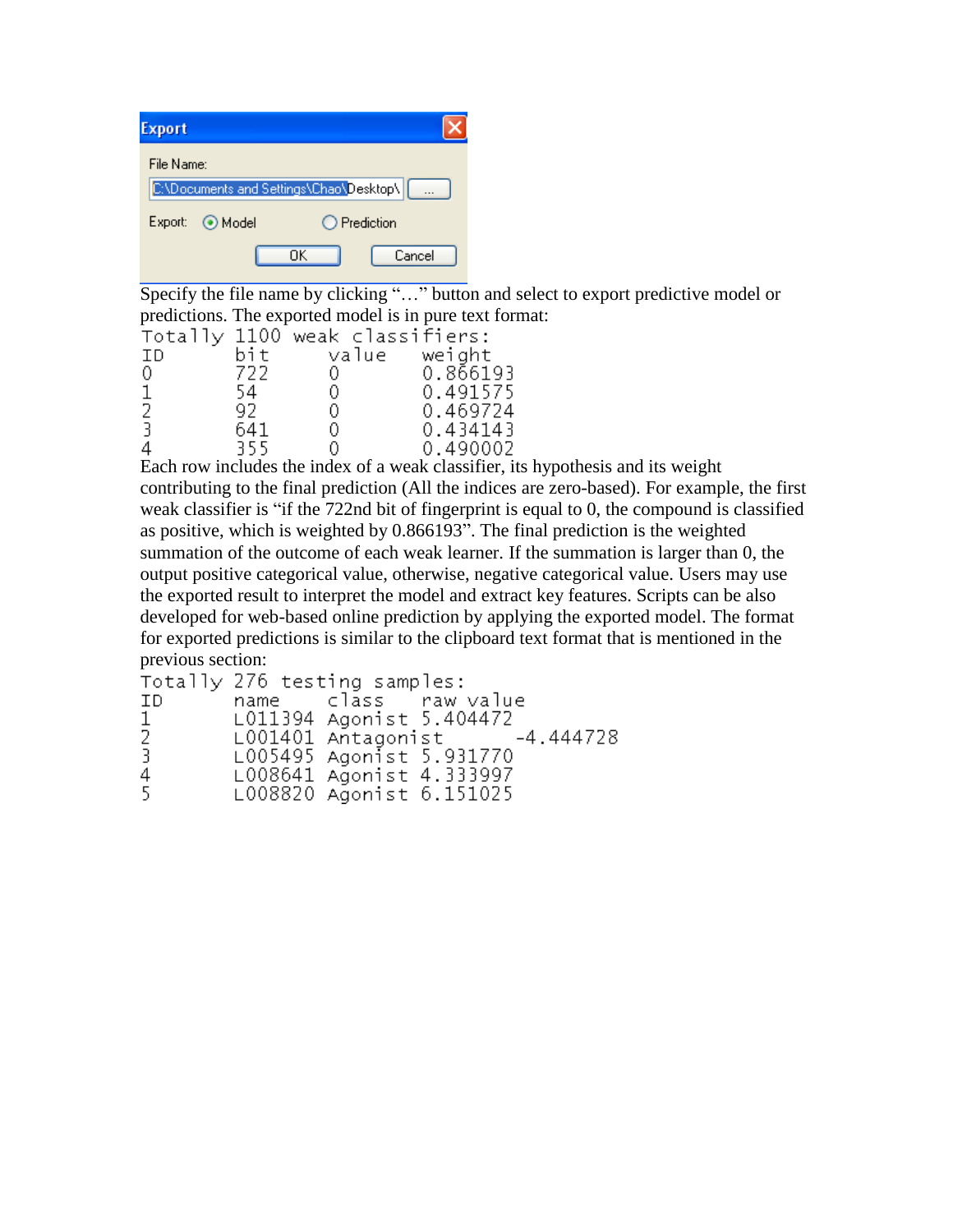#### **Appendix**

#### **Molprint2D Fingerprint Generation**

Molprint2D fingerprint characterizes a two-dimensional compound structure by a set of atom environment that is defined by Sybyl atom type. Reference regarding Molprint2D fingerprint is available at [http://cheminformatics.org/molprint\\_download/.](http://cheminformatics.org/molprint_download/) In our test calculation, Molprint2D outperforms FP2, Unity and MACCS fingerprint. Thus, a short tutorial is given on how to generate Molprint2D fingerprints and import the descriptors into FCC project.

First step, convert your compound structure file into mol2 format using Openbabel or other cheminformatics toolkit. Molprint2D recommends representing chemical structures using implicit hydrogen atoms. This conclusion is also agreed by our calculation. A FCC project requires three separate files: positive-category training data, negative-category training data and testing data (if available). Molprint2D software package is developed for Linux platform. Install the software on a Linux computer and use the following command to generate raw Molprint2D fingerprint:

mol22aefp input output

Input is your mol2 structure file and output is a file name to save the raw fingerprints. Generate the fingerprints for all the datasets.

The raw Molprint2D fingerprint is in the following format:

 $L_{000007}$  4;0-3-0;1-4-0;2-4-0;2-1-2; 10;0-1-2;0-1-10;1-1-0;1-2-2;2-2-0;2-2-2; 10;0-1-2;0-1-10;1-2-2;2-2-0;2-2-2;………

Each of the Molprint2D feature should be mapped to a unique index that indicates the presence or absence of the feature in a compound. To do this, a mapping list should be created. Luckily, Molprint2D package provides a command "build.pl" to generate a histogram of all the features. In this case, combine all of your structure data files into a single mol2 file and generate the raw Molprint2D fingerprint. Then,use the following command

build.pl input his-file –l min max

"input" is the raw fingerprint file for the whole dataset. His-file is the output histogram file name. The reason to combine all the compound datasets is that all the features in the project will be listed in the histogram and mapped to the descriptor vector accordingly. The last parameter "-l min max" means how many layers of atoms are considered in atom environment. It is usually set to " $-102$ " for " $-103$ ". Finally, a variable selection can be carried out by modifying the output histogram file and deleting noisy features. Note that only features present in the histogram will be mapped to the descriptor. A feature will be discarded if it does not exist in the list.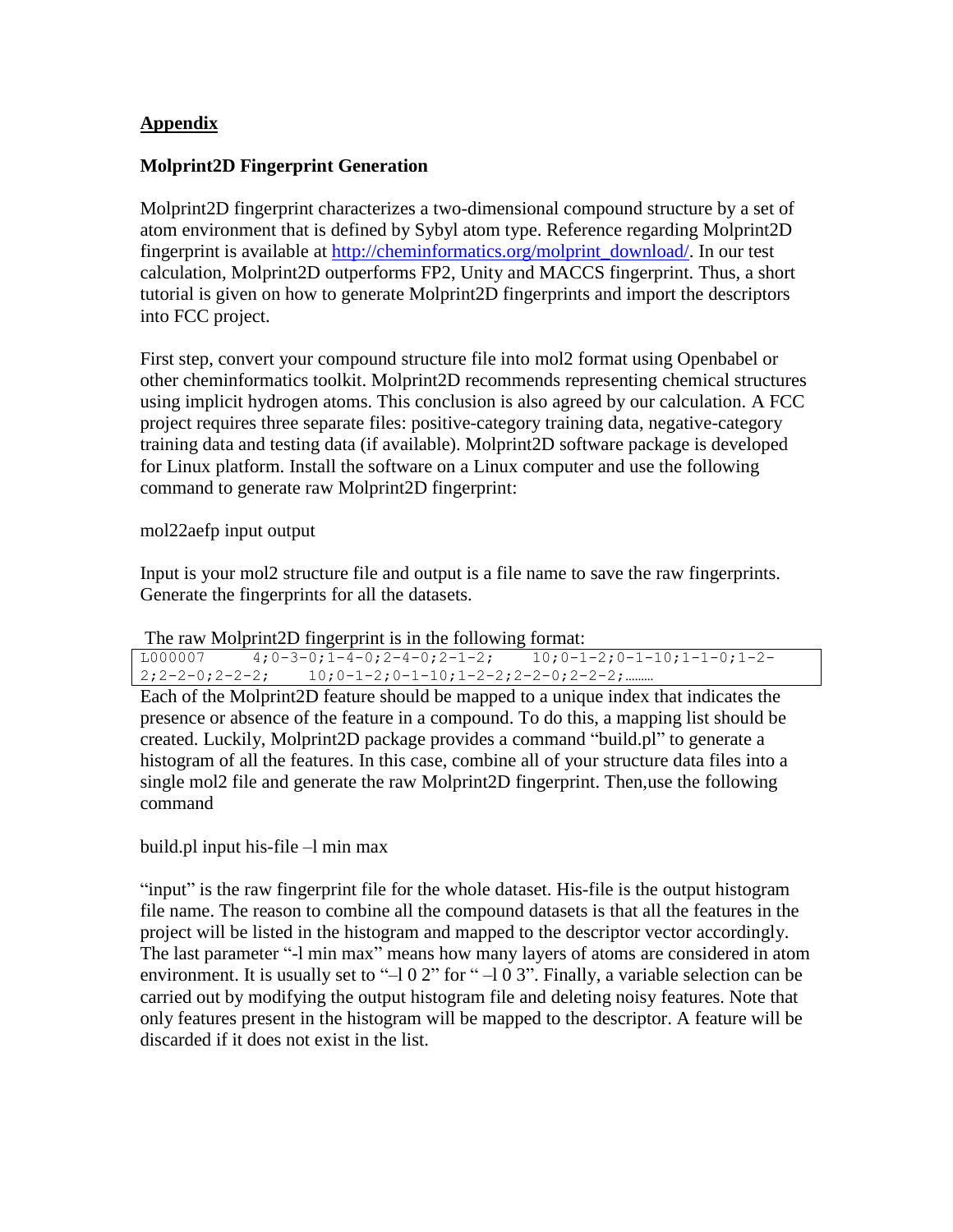| aeConv                    |                                                                      |
|---------------------------|----------------------------------------------------------------------|
| Histogram File            | :ttings\Chao\My Documents\Glide\molprint\whole_03.his<br>$\cdots$    |
| Molprint Fingerprint File | \Chao\My Documents\Glide\molprint\antagonist_train.fp<br>$1$ and $2$ |
| Output Fingerprint File   | C:\Documents and Settings\Chao\Desktop\output.fp<br>$\cdots$         |
| Log File                  | C:\Documents and Settings\Chao\Desktop\log.txt<br>$\cdots$           |
| Number of Layers          | Help<br>Convert<br>3                                                 |

Download the Molprint2D converter from the LiCABEDS website. The screenshot of the program is displayed above. A fast string-matching algorithm is implemented in the converter using hashing table technique. It only takes a few seconds to process a megabyte data file. The program was initially developed as in-house script to facilitate Molprint2D conversion. Later, a graphical user interface was developed so that the program could be easily used by others. However, this program is not integrated into the FCC software and is not officially supported.

The converter requires five parameters including two input files, two output files and one fingerprint parameter. First, locate the histogram file by clicking adjacent "..." button and locating the histogram file that is generated from "build.pl" command. In the command "build.pl", users have an option to specify the number of layers that are considered in atom environment, such as "-l 0 2". "-l 0 2" means the atom environment contains atoms from neighboring atoms to atoms with two bonds away (more details can be found from official Molprint2D website). Choose the number of layers from the drop box. This value has to be consistent with the number of layers in the histogram file. For example, if no " l" argument follows the "build.pl", the default maximum layer is 2 and the number of layer parameter should be set to 2. If a "-l min max" argument is specified in the command, then the number of layers in the Molprint2D converter should be equal to "max". The histogram file serves as a mapping table. Next, in the Molprint Fingerprint File edit box, locate the raw Molprint2D fingerprint file that will be converted into dichotomous vector format. Finally, input the "log file name" and fingerprint file name in which the converted fingerprint data will be recorded. Press "Convert" button to start data processing. Sample data files are available online:

Histogram.his: the preprocessed histogram file for the converter Sample Molprint2D.fp: a raw Molprint2D fingerprint file

After applying the Molprint2D converter, the processed fingerprint in vector format and corresponding log file from the sample data files is given below:

Fingerprint file in vector format: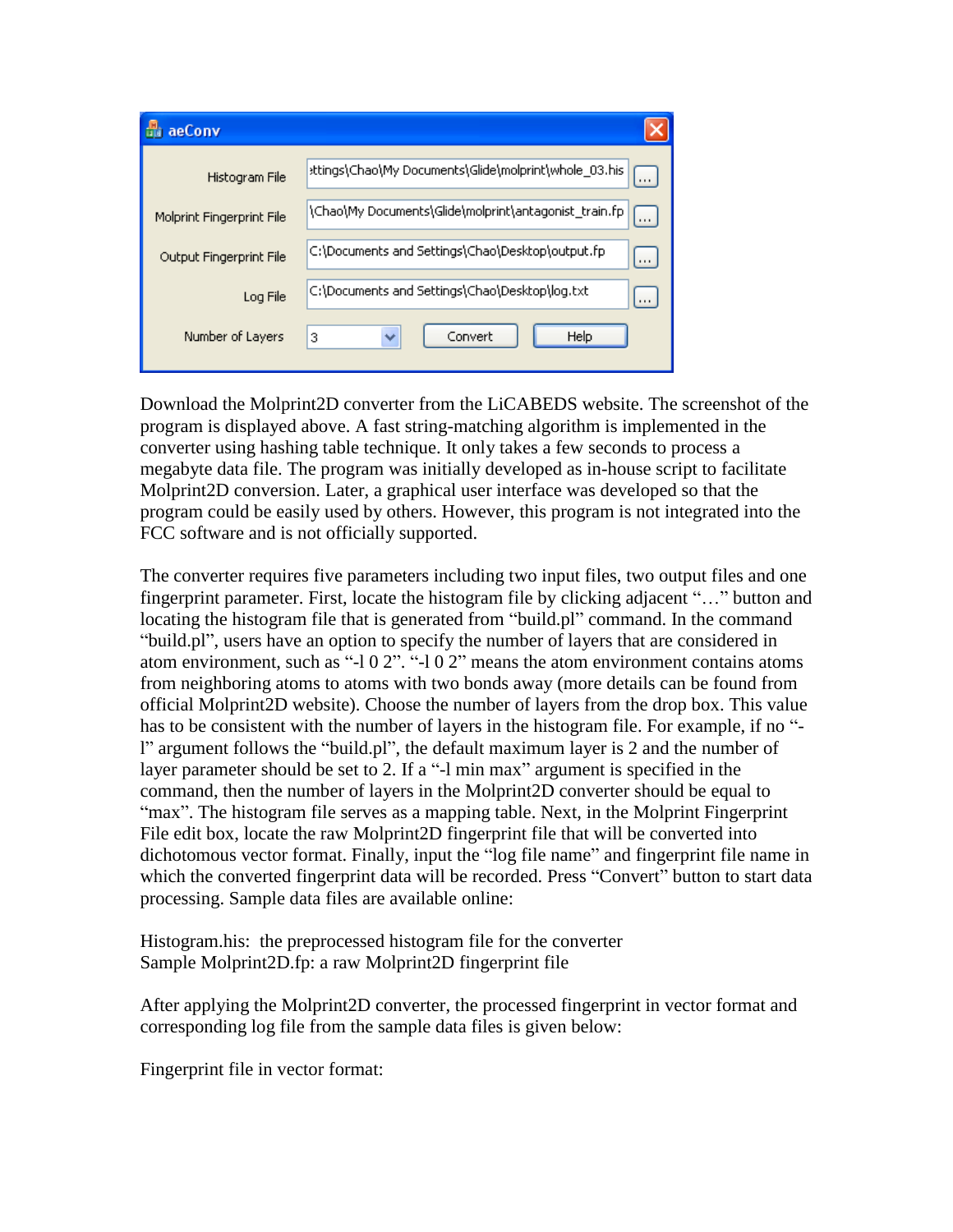```
L004275 0 0 0 0 0 0 0 0 0 0 0 1 0 0 0 0 0 0
L004425 0 0 0 0 0 0 0 0 0 0 0 0 0 0 0 0 0 0
L004473 0 0 0 0 0 0 0 0 0 0 0 0 0 0 1 0 0 0 0
The log file containing the whole mapping table:
0; 0-1-0; 0-1-27; 1-1-0; 1-2-1; 2-1-0; 2-2-2; 2-2-8; 12; 0-2-2; 0-1-10; 1-4-2; 2-4-2; 2-1-9; 2
2; 0-3-2; 1-1-0; 1-4-2; 2-1-0; 2-4-2; 3
2;0-1-0;0-1-2;0-1-17;1-2-2;2-1-0;2-1-1;2-2-2; 4
18; 0-2-0; 0-1-2; 1-2-0; 1-2-2; 2-2-2; 2-2-4; 2-1-15; 5
2; 0-2-2; 1-2-2; 1-1-18; 2-2-0; 2-2-2; 2-1-3; 2-1-7; 6Note: only part of the result is displayed
```
The fingerprint complies with the requirement of FCC format, so it can be imported to the program without any modification. The log file reveals the interpretation of the fingerprint vector. It tells the mapping mechanism of the fingerprint conversion. For example, feature "2;  $0-2-2$ ;  $0-1-10$ ;  $1-4-2$ ;  $2-4-2$ ;  $2-1-9$ ; " is mapped to the second bit in the fingerprint vector. In other words, if the second bit of the fingerprint is 1, it indicates the presence of the feature in the compound; otherwise, the feature is absent. Therefore, users can interpret a predictive model and results according to the mapping schema.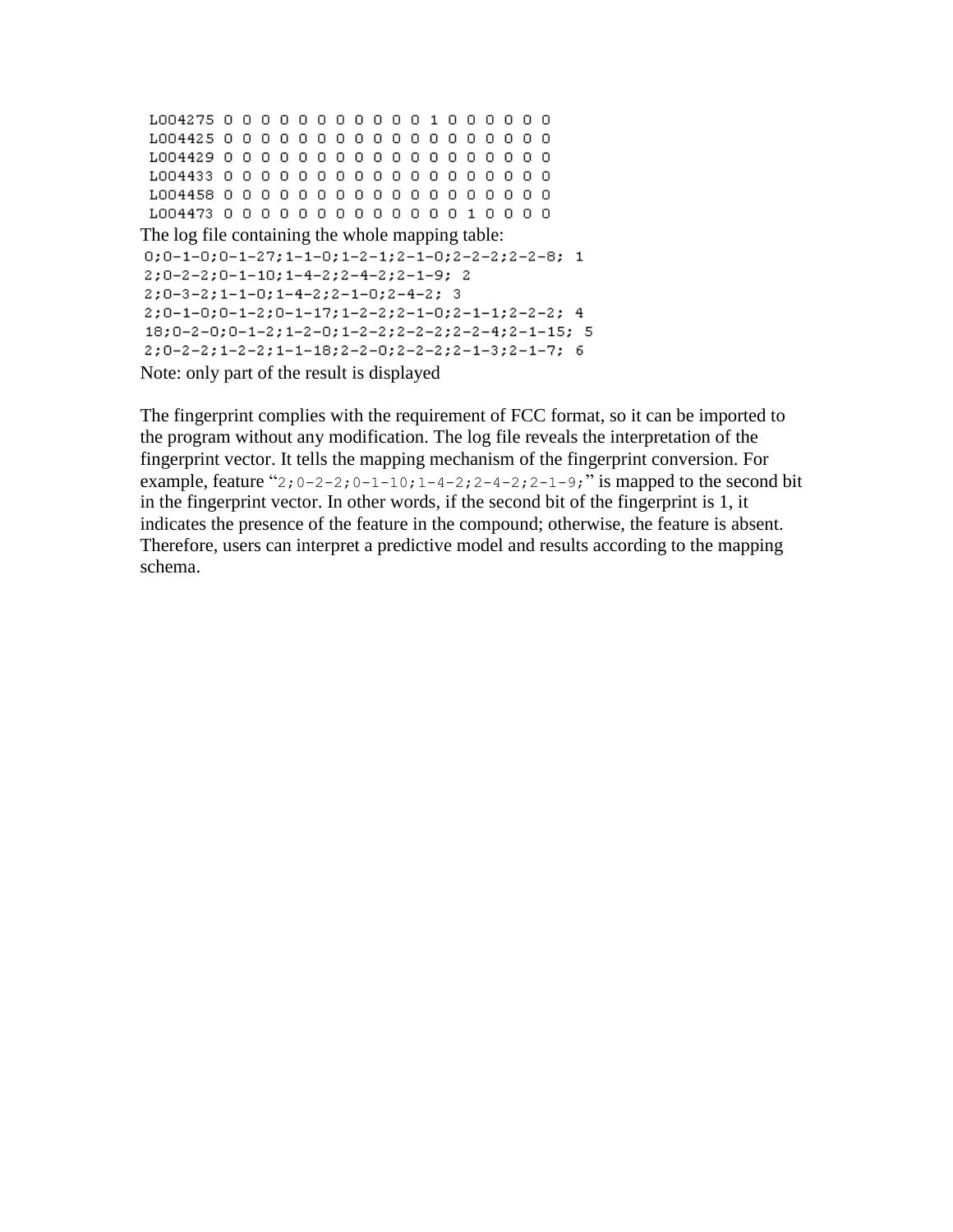### **Simple Walk-through Project**

Sample training and testing datasets can be downloaded together with the program, FCC. The goal of the walk-through project is to model ligand functionality for 5HT1A subtype G-protein coupled receptor (GPCR). Ligands are classified into two categories: agonists that active the receptor and antagonists that inhibit or deactivate the receptor. In this experiment, a LiCABEDS model will be developed based on labeled agonists and antagonists. Then, the model will be used to make predictions on the testing compound datasets. The model performance is evaluated by comparing the predicted categorical value with the real labels. Molecular fingerprints have already been generated for all the compounds so that the datasets can be directly imported into FCC program. Here is a list of training and testing data files:

daylight\_agonist\_train.fp daylight\_antagonist\_train.fp

The training agonist and antagonist datasets. These two datasets are used to develop a predictive model.

daylight\_agonist\_test.fp daylight\_antagonist\_test.fp

The testing agonist and antagonist dataset. These two datasets are used to evaluate the performance of the developed LiCABEDS mode. All the compounds in the "daylight\_agonist\_test.fp" are labeled as agonists. Ideally, the program should output "agonist" for all the testing samples in the dataset. Similarly, all the testing samples in "daylight\_antagonist\_test.fp" are known to be antagonist.

Protocols:

- 1. Launch the "FCC.exe"
- 2. Click "Project Profile" and input the content as shown below:

| Project Title:            | Ligand Functionality Prediction |
|---------------------------|---------------------------------|
| Name of Positive Dataset: | Agonist                         |
| Name of Negative Dataset: | Antagonist                      |

Click "OK" button.

- 3. Click "Load Fingerprints". Select "Agonist" option and locate file "daylight\_agonist\_train.fp" (click "…" button for browsing).
- 4. Select "Antagonist" option and locate file "daylight\_antagonist\_train.fp"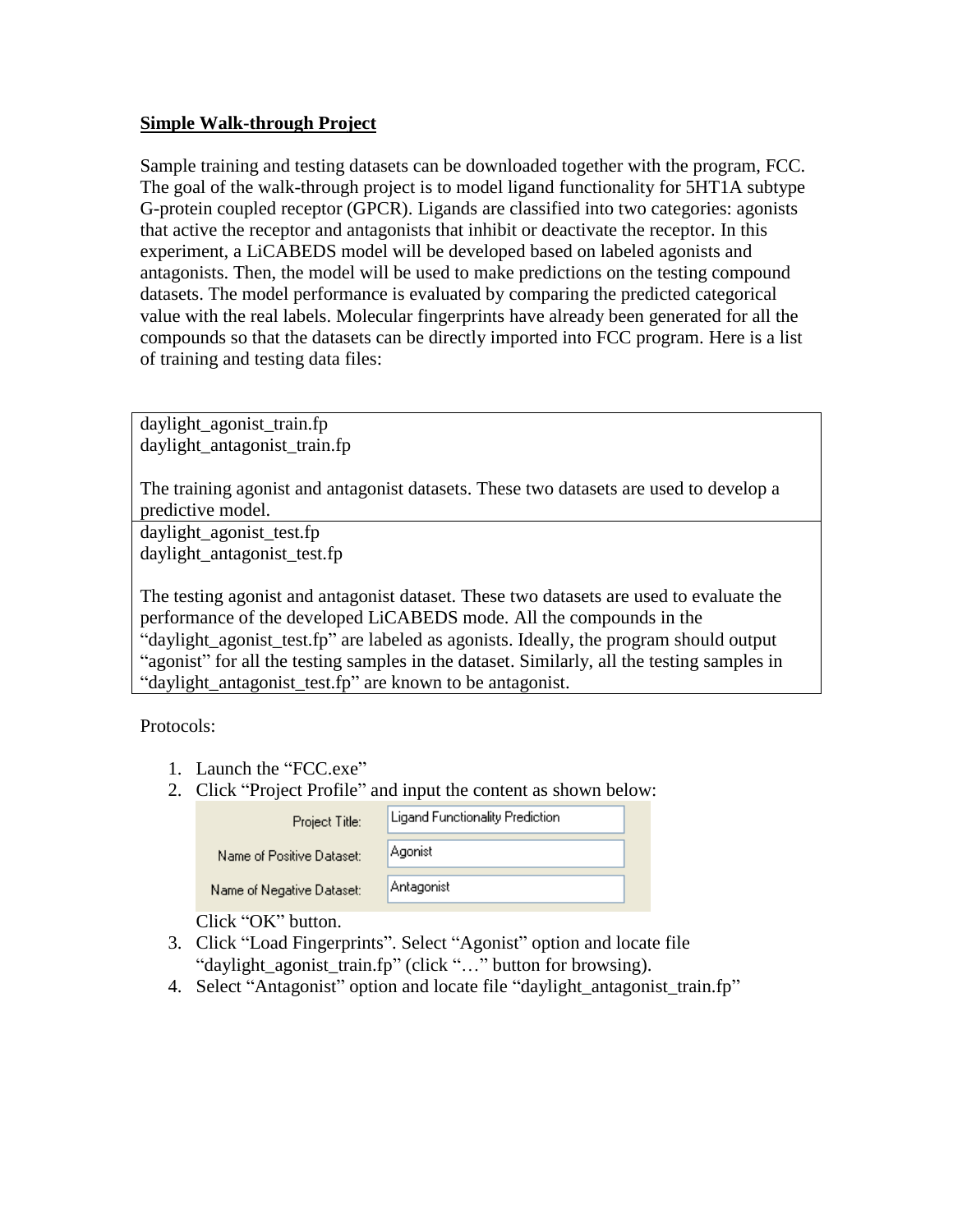- 5. The Message Board should display the following
	- information

| Message Board                                                                                                                                                                                                                               |                                           |
|---------------------------------------------------------------------------------------------------------------------------------------------------------------------------------------------------------------------------------------------|-------------------------------------------|
| Project Summary<br>Project Title: Ligand Functionality Prediction<br>Name of Positive Training Set: Agonist<br>Fingerprint Length: 1024 Number of Weak Classifiers: 0<br>Size of Agonist: 827 Size of Antagonist: 446 Size of Testing Set 0 | Name of Negative Training Set: Antagonist |
| Compound fingerprints loaded successfully.<br>B)                                                                                                                                                                                            |                                           |

6. Click "Setup Training" and input parameters:

| 1000<br>Number of Iteration                             |
|---------------------------------------------------------|
| $\odot$ Equal Initial Weight<br>◯ Balanced Class Weight |
| Training with Cross Validation                          |
| <b>Hse</b><br>data as cross validation set              |
| Continue the previous training                          |
| Cancel<br>OΚ                                            |

- 7. Click "OK" and training will start automatically. This process may take a few minutes. Please weight until the training curve reaches the right end of the window.
- 8. The error curve is minimized in a stepwise manner. The screenshot of the error curve is given below:



- 9. Load the testing dataset. Go to "File menu" and click "Load Fingerprints…". Select "testing dataset" and locate file "daylight\_agonist\_test.fp". Click "OK".
- 10. The main window will automatically display the home page. Click "Make Prediction". Take the default parameters and click "OK".
- 11. The predictions are listed in the main window, and a summary is given in the Message Board. The programs identified 258 compounds as agonists and 17 as antagonists. As we know, all the compounds are labeled as agonists. Therefore, the program makes 17 mistakes out of 275 samples.